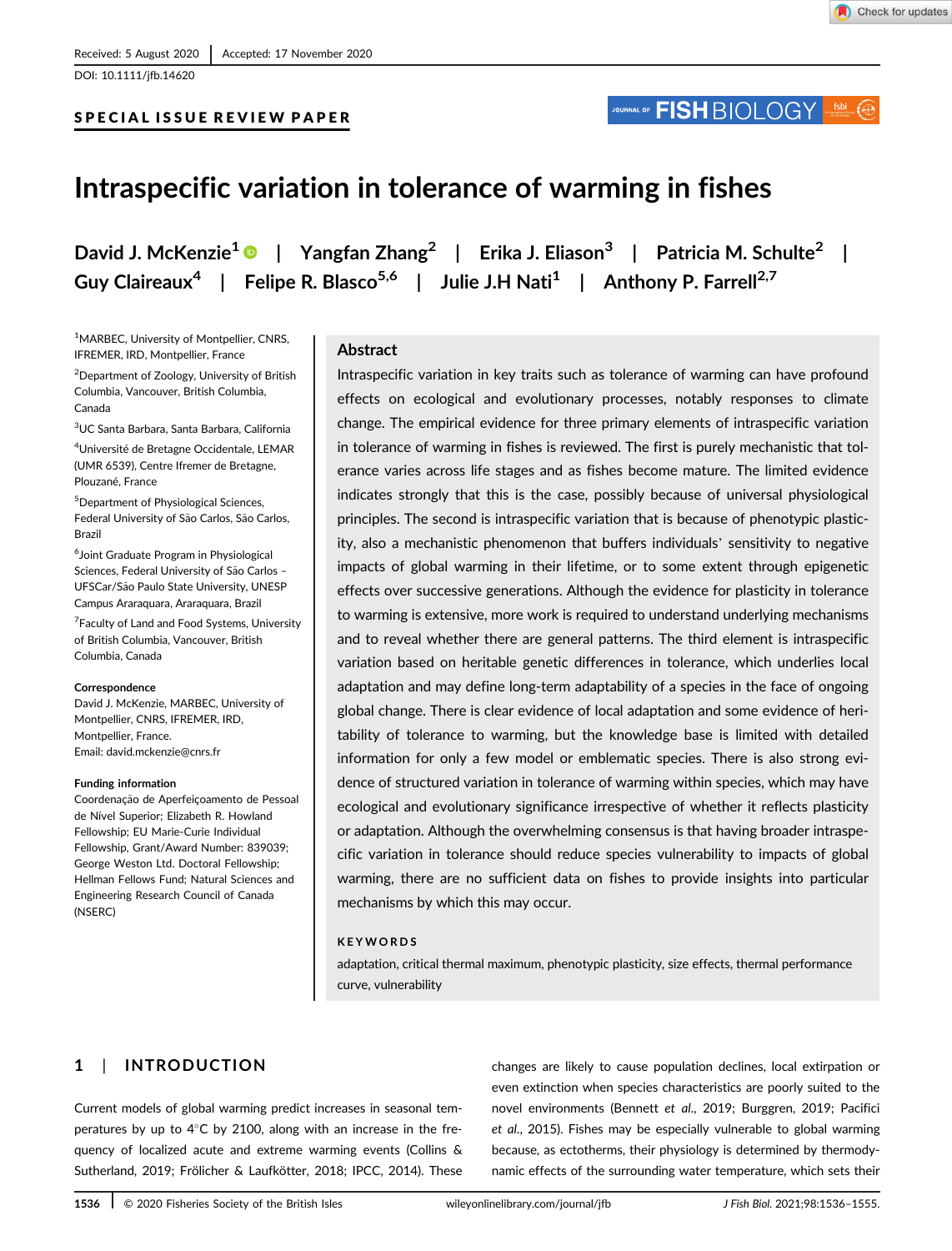body temperature (Cossins & Bowler, 1987; Currie & Schulte, 2014; Fry, 1971; Schulte, 2011). General principles of the thermal physiology of fishes and their responses to water temperature and thermal stress have been widely reviewed (e.g., Cossins & Bowler, 1987; Currie & Schulte, 2014; Little et al., 2020), and therefore they are not revisited here. Instead, the authors of this study focus on intraspecific variation in tolerance of warming and its significance for predicting species' responses to climate change.

Intraspecific variation exists both within and among individuals and populations of a species (Bolnick et al., 2011; Killen et al., 2016a; Mimura et al., 2017; Spicer & Gaston, 2000). One element of withinindividual variation refers to ontological and physiological changes that occur across life stages and with body size, such that particular life stages may be weak links in overall species sensitivity (Dahlke et al., 2020; Pörtner & Peck, 2010; Righton et al., 2010). A second element is phenotypic plasticity, the ability of a given genotype to produce different phenotypes in response to the environment within an individual's lifetime (Stearns, 1989), which can be a source of variation both within and among individuals. A capacity for plasticity in tolerance can buffer against the immediate impacts of thermal stress, thereby reducing population sensitivity. Thirdly, there is genetically based heritable variation among individuals, either within or between populations. Possessing a broad range of heritable tolerance genotypes will influence population adaptability and the capacity to adjust to new conditions over generational time scales (Bennett et al., 2019; Moran et al., 2016; Pacifici et al., 2015). These collective effects of individual variation in thermal tolerance can, therefore, have important implications for vulnerability of populations and species to both short-term extreme heatwaves and long-term gradual warming (Bennett et al., 2019). This then has far-reaching consequences. If broad functional variation among individuals increases the stability and resilience of a species in the face of environmental stressors, such as warming, this can stabilize the species' ecological functions and, in turn, stabilize overall community and ecosystem function (Bolnick et al., 2011; Mimura et al., 2017; Pacifici et al., 2015).

### 2 | HOW TO MEASURE TOLERANCE OF WARMING

Before the nature and extent of these three types of intraspecific variation in thermal tolerance in fishes are considered, how tolerance is typically measured should be briefly reviewed. The methods for assessing thermal tolerance in fishes are well established (Cossins & Bowler, 1987; Currie & Schulte, 2014; Lutterschmidt & Hutchison, 1997; Schulte et al., 2011), and only a brief summary is provided here, for the convenience of the reader. The Fry thermal tolerance polygon (Fry-TTP, Figure 1) is the standard framework to display tolerance boundaries in fishes and how these are influenced by acclimatization (or more often acclimation) to temperatures across a species' natural range (Cossins & Bowler, 1987; Currie & Schulte, 2014). The Fry-TTP boundaries are measured using acute thermal ramping protocols, especially the



FIGURE 1 Fry thermal tolerance polygon. The polygon is bounded by the minimum and maximum temperatures that can be tolerated for a relatively short period of time before they threaten life (outer red polygon). Boundaries are measured using acute thermal ramping protocols. In particular, the critical thermal (CT) protocol where a fish is progressively heated for the CT maximum ( $CT_{max}$ ) or cooled for the CT minimum ( $CT_{min}$ ) until it exhibits a loss of equilibrium (LOE) (Beitinger & Lutterschmidt, 2011; Lutterschmidt & Hutchison, 1997). The critical threshold temperature for fatigue from swimming  $(CT_{swin})$  is an alternative and potentially more ecologically relevant protocol. It involves imposing a fixed level of steady and sustained aerobic exercise upon a fish, in a swim flume, then warming (or cooling) the fish in steps until it fatigues (Blasco et al., 2020b; Steinhausen et al., 2008). Maximum  $CT_{swim}$  occurs at a lower temperature than CT<sub>max</sub> (Blasco et al., 2020b) so a Fry-TTP derived with a CT<sub>swim</sub> protocol would lie inside of one derived by classic CT protocol. These two boundary temperatures delineate the absolute range of thermal tolerance for a given acclimation temperature, and by making similar determinations as fishes are acclimated in the laboratory (or acclimatized in nature) to temperatures over their natural thermal range, the Fry-TTP also displays how these boundaries change by phenotypic plasticity. The inner polygons denote the temperature limits for major components of fitness such as growth (blue) and reproduction (green) (Brett, 1971). These are typically inferred from thermal performance curves that measure rate functions such as growth or, most commonly, aerobic scope over a range of acclimation temperatures (Figure 2)

critical thermal (CT) methodology that uses loss of equilibrium (LOE) as tolerance endpoint (Figure 1). The protocol is simple and defines the temperature where survival is threatened because at LOE the fish cannot escape the conditions (Beitinger & Lutterschmidt, 2011). An alternative is the critical threshold temperature for fatigue from swimming ( $CT_{swim}$ ), which may have greater ecological relevance because it defines the temperature where fish can no longer perform an ecologically essential activity (Figure 1), but this protocol has not yet been applied widely (Blasco et al., 2020b). Lying inside a Fry-TTP are more restricted zones (Figure 1) that are delimited by temperature-dependent effects on the performance of activities that are essential for growth and reproduction (Brett, 1971; Cossins & Bowler, 1987; Currie & Schulte, 2014; Schulte et al., 2011).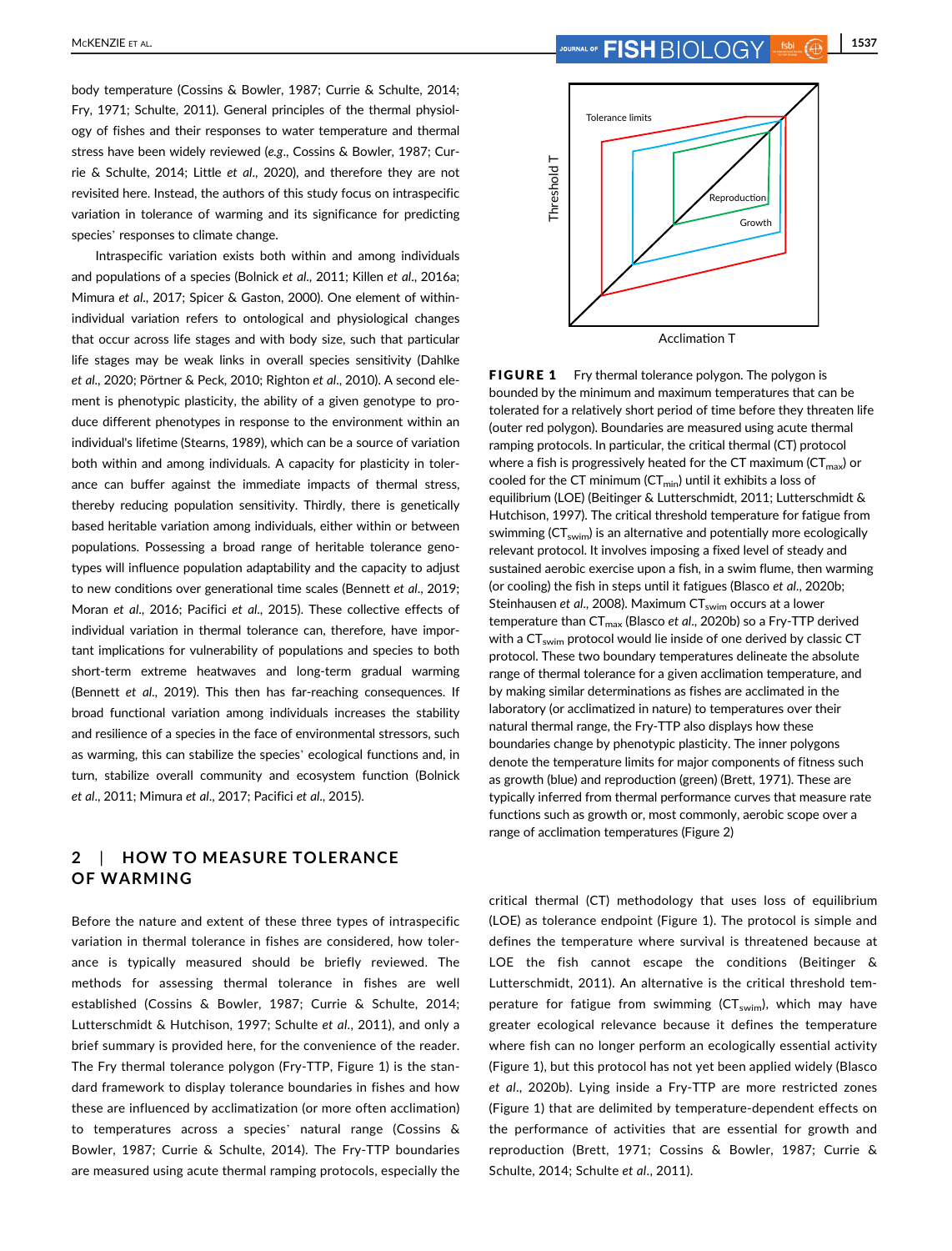

**FIGURE 2** The Fry paradigm and how it describes a thermal performance curve (TPC) for absolute aerobic scope (AAS) in fishes. To develop a TPC for AAS, fish are exposed (whether acutely, acclimated or acclimatized) to a range of temperatures and their standard metabolic rate (SMR, the basal metabolic rate at the prevailing temperature) and maximum metabolic rate (MMR, the maximum capacity for oxygen uptake at that temperature) are measured by respirometry. The AAS is the net difference between SMR and MMR (MMR–SMR) (Claireaux et al., 2006; Eliason et al., 2011; Fry, 1971; Schulte, 2015) and represents the capacity to provide oxygen for all energetic fluxes such as swimming exercise and so forth. Nonetheless, many studies replace SMR with a slightly higher routine metabolic rate (RMR) where there is some contribution to metabolic rate from routine activity (Lefevre, 2016). The theoretical basis of the Fry paradigm is that temperature controls all metabolic processes in ectothermic fishes. In (a), the blue line shows how SMR (or RMR) and MMR vary as a function of water temperature and resultant effects on AAS. The SMR is expected to increase exponentially with temperature because of direct thermodynamic effects on all respiring body tissues. At low temperatures MMR is also low, because the cold inhibits all processes that underlie performance, so AAS is small. As temperatures rise, AAS increases because warming accelerates all metabolic processes and provides for increased MMR and performance. Nonetheless, eventually the effects of temperature on SMR make it rise to the point where it coincides with the fish's absolute maximum capacity for oxygen uptake, so AAS is again very small. The resultant AAS is shown in (b), with a clear optimal temperature  $(T_{\text{opt}})$  where AAS is greatest and critical thermal limits  $(T_{\text{crit}})$  where AAS is zero. Various researchers define an optimal range of AAS based on the temperatures where it is, e.g., at least 90% of the maximum AAS at  $T_{\text{opt}}$ . TPCs for AAS are time-consuming and labourintensive to develop. A cardiac TPC can be generated much faster by measuring heart rate  $(f_H)$  from the ECG of anaesthetised fish that have been pharmacologically treated to abolish all autonomic control

These inner zones are typically defined with a thermal performance curve (TPC) that measures a trait of organismal performance over a range of temperatures. A TPC can then identify a thermal optimum, the thermal range over which performance is near to optimal (thermal breadth), and temperature thresholds for alterations in performance (Figure 1) (Currie & Schulte, 2014; Pörtner et al., 2010; Schulte et al., 2011; Wang & Overgaard, 2007). The prevailing theories for what defines thermal tolerance in fishes, the Fry Paradigm (Fry, 1947, 1957, 1971) and the oxygen and capacity-limited thermal tolerance (OCLTT) hypothesis (Pörtner, 2010), both focus on fish cardiorespiratory physiology and the capacity to meet the oxygen requirements of aerobic metabolism when a fish is subjected to the thermodynamic effects of water temperature (Figure 2). The most common TPC is, therefore, for absolute aerobic scope (AAS), which measures how much a fish can raise its rate of oxygen uptake above standard metabolic rate (SMR, the basal metabolic rate at acclimation temperature) to reach its maximum metabolic rate (MMR, the maximum capacity for oxygen uptake at that temperature) (Fry, 1971; Claireaux et al., 2006; Eliason et al., 2011; Schulte, 2015; explained in Figure 2). The AAS is proposed to be of ecological significance because it defines the upper limit for oxygen allocation by a fish to sustain aerobic activities such as foraging, digestion, tissue deposition, migration, reproduction (Claireaux & Lefrançois, 2007; Farrell, 2009; Fry, 1971; Pörtner, 2010; Schulte, 2015).

The Fry paradigm and OCLTT hypothesis predict a unimodal curve where AAS rises as a fish is warmed towards its optimal temperature ( $T_{\text{opt}}$ ), followed by a rather steep decline after  $T_{\text{opt}}$  is exceeded and the animal approaches its critical upper thermal tolerance limit  $(T_{\text{crit}}$ , Figure 2). The authors describe the Fry paradigm and OCLTT hypothesis here because they are the reason that so many studies have used a TPC for AAS to investigate the effects of temperature on fish performance (see below). In fact, many fish species do not exhibit a unimodal TPC for AAS with a clear  $T_{\text{opt}}$  (Lefevre, 2016) and, most notably, many show no decline in AAS as they are warmed towards their upper thermal tolerance limit (Gräns et al., 2014; Lefevre, 2016; Norin et al., 2014; Poletto et al., 2017; Verhille et al., 2016). That is, based on the available evidence, the Fry paradigm and OCLTT cannot be assumed to be universal principles and are currently a topic of debate in the literature (Clark et al., 2013; Farrell, 2016; Jutfelt et al., 2018; Pörtner et al., 2017).

The fish heart assures oxygen delivery to all tissues in response to their demands, so cardiac performance is considered a central

and then incrementally warmed to follow the response of maximum heart rate (f<sub>Hmax</sub>) (Anttila et al., 2013; Casselman et al., 2012; Chen et al., 2015; Ferreira et al., 2014). This can reveal thresholds for  $f_H$ that closely parallel those of AAS with temperature, i.e., the Arrhenius break temperature ( $T_{AB}$ ) when  $f_{Hmax}$  is reaching its upper asymptote, which coincides closely with  $T_{\text{oot}}$  for AAS. Beyond that, the warm temperature that triggers cardiac arrhythmia  $(T_{\text{arr}})$  coincides closely with T<sub>crit</sub> (Anttila et al., 2013; Casselman et al., 2012; Chen et al., 2015; Ferreira et al., 2014)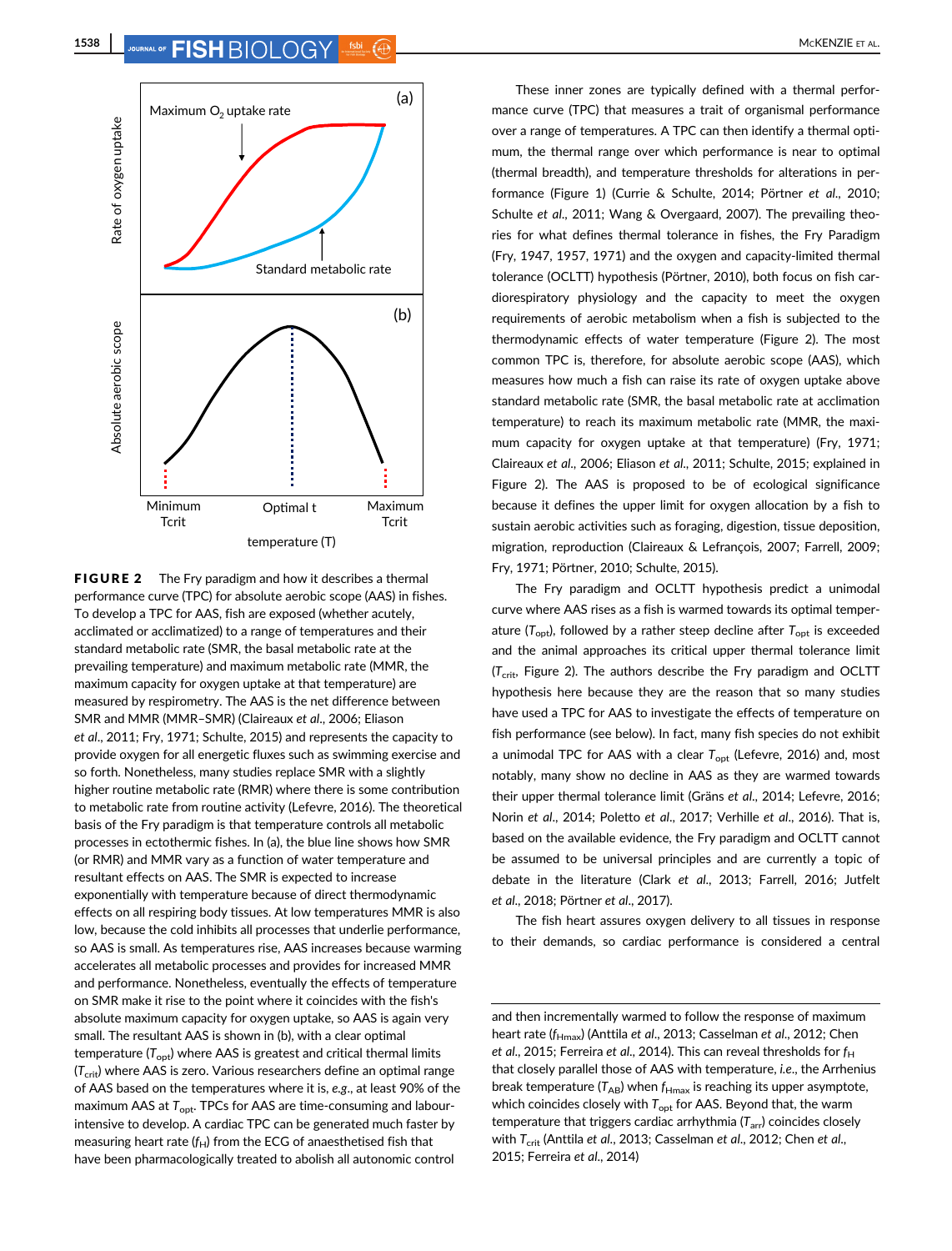mechanism determining upper thermal tolerance in fishes (Eliason & Anttila, 2017; Farrell, 2009). TPCs for cardiac performance have been generated for various fish species (Anttila et al., 2013; Casselman et al., 2012; Chen et al., 2015; Ferreira et al., 2014), defining a series of threshold temperatures for performance and tolerance of the heart such as the Arrhenius break temperature  $(T_{AB})$  and the temperature that triggers cardiac arrhythmia  $(T_{\text{arr}})$ . In the species studied to date, these cardiac thresholds are correlated with  $T_{\text{opt}}$  and upper  $T_{\text{crit}}$  for AAS, respectively (Casselman et al., 2012; Anttila et al., 2013; Ferreira et al., 2014; Chen et al., 2015, see Figure 2). The approach has a number of advantages over a TPC for AAS, in particular that its relatively rapid and easy easy to apply to wild fish under field conditions and the data can be used to develop Fry-TTPs (Chen et al., 2015; Drost et al., 2016).

Comprehensive Fry-TTPs that include TPCs for underlying traits have only been developed for a few fish species (Brett, 1971; Currie & Schulte, 2014; Ferreira et al., 2014). Nonetheless, CT maximum  $(CT_{max})$  and minimum  $(CT_{min})$  have been used to interpret global warming impacts on fishes, such as range shifts (Sunday et al., 2011) or vulnerability to extreme warming events (Pinsky et al., 2019). Performance curves based on AAS have been used to interpret declines in species population abundance (Pörtner & Knust, 2007), failures of reproductive migrations (Eliason et al., 2011), how optimal habitats change with warming (Deutsch et al., 2015), and why particular species may be invading new areas (Marras et al., 2015). Cardiac TPCs have yet to be applied widely but have revealed population differences and also variation within populations (Anttila et al., 2014; Chen et al., 2015). These various methodologies to measure heat tolerance have also been used to reveal considerable intraspecific variation in thermal tolerance in fishes.

# 3 | INTRASPECIFIC VARIATION IN THERMAL TOLERANCE BECAUSE OF THE EFFECTS OF LIFE STAGE

Life stage can have a profound effect on tolerance of warming, reflecting how the physiology of all fishes changes as they grow, from embryos to reproducing adults. A meta-analysis of thermal tolerance thresholds for 694 species (Dahlke et al., 2020) concluded that embryos and spawning adults have lower  $CT_{\text{max}}$  and a narrower thermal range (the difference in  $\degree$ C between CT<sub>min</sub> and CT<sub>max</sub>) than larvae or adults (these latter defined as all animals post-metamorphosis, so from juveniles to mature adults that are not spawning). This would indicate that the thermal tolerance of reproducing adults and their immediate offspring is a bottleneck in determining the sensitivity to ongoing global warming (Dahlke et al., 2020). Nonetheless, much of the data in this analysis were generated by the technique of phylogenetic data imputation, which is based on reconstruction of an ancestral state and missing data are then estimated by a likelihood-based phylogenetic imputation approach. That is, actual tolerance measures are only available for a sub-set of life stages in a sub-set of the 674 species (Dahlke et al., 2020). Very few studies have, in fact, directly compared tolerance thresholds across life stages. Komoroske et al. (2014) found that  $CT_{\text{max}}$  was the highest in larvae and lowest in post-spawning adults of the delta smelt Hypomesus transpacificus (McAllister 1963). Drost et al. (2016) used a cardiac TPC to find that the temperature of maximum heart rate was lower in larval compared to adult Arctic cod Boreogadus saida (Lepechin 1774), indicating a lower  $T_{\text{out}}$ , although the life stages did not differ in their  $T_{AB}$  or  $T_{\text{ar}}$  (see Figure 2).

Within the larval stage, thermal tolerance may increase with age because of progressive development of physiological systems, notably the cardiorespiratory system (Wieser, 1985), and the ensuing capacity to meet metabolic challenges imposed by warming. This may be exacerbated if the metabolic costs of growth and development already require a large proportion of a larva's oxygen supply capacity, leaving little scope for anything else (Rombough, 1988). Although various studies have measured  $CT_{\text{max}}$  in larvae, few have considered how tolerance is affected by larval development (Moyano et al., 2017; Illing et al., 2020). Larvae of temperate European sea bass Dicentrarchus labrax L. 1756 show increased  $CT_{\text{max}}$  as they develop towards metamorphosis, and the same is true for two tropical species, cinnamon anemonefish Amphiprion melanopus Bleeker 1852 and the barramundi Lates calcarifer Bloch 1790 (Moyano et al., 2017; Illing et al., 2020). On the contrary, larvae of the herring Clupea harengus L. 1758 (temperate) and the spiny chromis damsel Acanthochromis polyacanthus Bleeker 1855 (tropical) show no change in  $CT_{\text{max}}$  as they age (Moyano et al., 2017; Illing et al., 2020). Chen et al. (2013) found that  $CT_{max}$  of fry from four populations of sockeye salmon Oncorhynchus nerka (Walbaum 1787) was strongly positively related to their mass. The thermal sensitivity of Antarctic ploughfish Gymnodraco acuticeps Boulenger 1902 larvae declined as they developed, measured as the  $Q_{10}$  temperature coefficient for oxygen uptake rate (Flynn & Todgham, 2018). Thus, within various fish larvae and a salmonid fry, evidence provides support for a general principle whereby tolerance increases as development proceeds towards metamorphosis.

Therefore, these various studies together highlight the importance of intraspecific variation in tolerance of warming because of life stage in fishes. This intraspecific variation in tolerance to warming, and the resulting sensitivity of particular life stages, must be considered when making projections regarding the potential effects of climate change on fish species.

# 4 | INTRASPECIFIC VARIATION IN THERMAL TOLERANCE TO BODY SIZE

One of the major effects of global warming on fishes may be a widespread progressive decline in final adult body size in many species, which has been correlated with rising temperatures in both freshwater and marine habitats (Audzijonyte et al., 2020; Baudron et al., 2014; Daufresne et al., 2009). In laboratory studies, final adult size after rearing at different temperatures has a negative relationship with temperature, the so-called temperature-size rule (TSR, Atkinson, 1994). These phenomena, the TSR and a global decline in fish size that correlates with global warming, may reflect, at least in part, a decline in tolerance of warming as fishes increase in mass (Audzijonyte et al., 2019; Hoefnagel & Verberk, 2015). Furthermore, although the mechanisms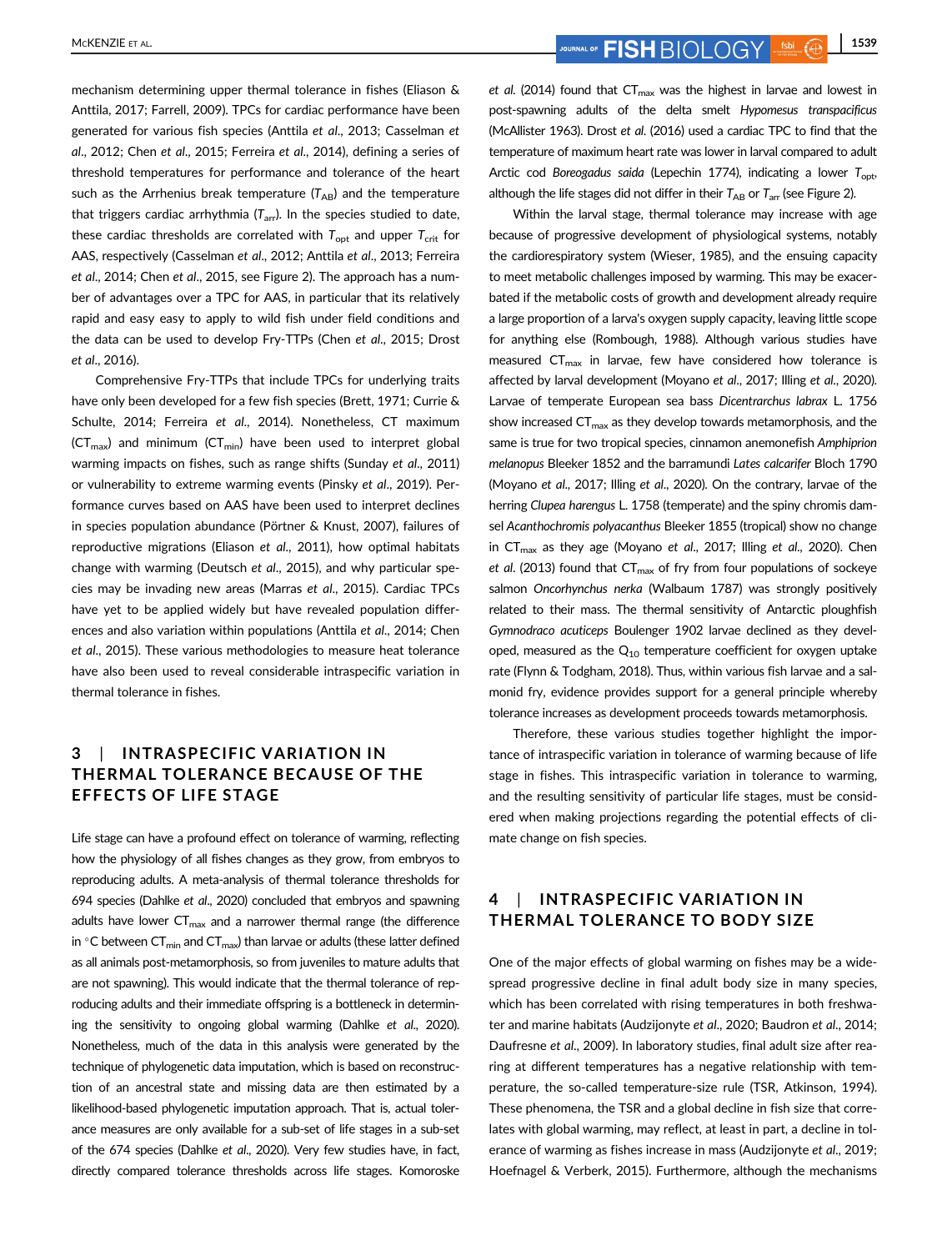| Species                                                                                                                                                                                                                                        | <b>SL</b> (mm) | N (g)         | $T_{\rm acc} (^{\circ}C)$ | $\Delta_T$ (°C min <sup>-1</sup> ) | Relationship                                        | z               | R <sup>2</sup> | ٩        | Reference                       |
|------------------------------------------------------------------------------------------------------------------------------------------------------------------------------------------------------------------------------------------------|----------------|---------------|---------------------------|------------------------------------|-----------------------------------------------------|-----------------|----------------|----------|---------------------------------|
| $CT_{max}$                                                                                                                                                                                                                                     |                |               |                           |                                    |                                                     |                 |                |          |                                 |
| Apache trout Oncorhynchus apache                                                                                                                                                                                                               | $40 - 220$     | ≸             | $\frac{8}{18}$            | $\frac{3}{2}$                      | $CT_{max} = -0.0049(SL) + 30.7$                     | $\overline{6}$  | 0.13           | 0.028    | (Recsetar et al., 2012)         |
| Caribbean goby Elacatinus lobeli                                                                                                                                                                                                               | $19 - 36$      | $0.2 - 0.7$   | $\overline{c}$            | 0.37                               | $CT_{max} = -2.540(M) + 35.9$                       | ∞               | 0.554          | 0.034    | (Di Santo & Lobel, 2017)        |
| E. lobeli                                                                                                                                                                                                                                      | $25 - 29$      | $0.4 - 0.5$   | 24                        | 0.33                               | $CT_{max} = -2.883(M) + 38.0$                       | ∞               | 0.076          | 0.509    | (Di Santo & Lobel, 2017)        |
| E. lobeli                                                                                                                                                                                                                                      | $20 - 34$      | $0.2 - 0.6$   | 28                        | 0.32                               | $CT_{max} = -2.883(M) + 38.0$                       | $\infty$        | 0.738          | 0.006    | (Di Santo & Lobel, 2017)        |
| Channel catfish Ictalurus punctatus                                                                                                                                                                                                            | $50 - 270$     | ≸             | 25                        | 0.3                                | $CT_{max} = -0.050000 - 0.000000$                   | $\overline{6}$  | 10.01          | 0.54     | (Recsetar et al., 2012)         |
| Cutthroat trout Oncorhynchus clarkii                                                                                                                                                                                                           | $36 - 188$     | $\frac{1}{2}$ | $\vec{4}$                 | 0.3                                | $CT_{max} = -0.0076(5L) + 30.0$                     | 49              | 0.412          | $-0.001$ | (Recsetar et al., 2012)         |
| Largemouth bass Micropterus salmoides                                                                                                                                                                                                          | $72 - 266$     | ≸             | 25                        | $\frac{3}{2}$                      | $CT_{max} = 0.0002(SL) + 34.9$                      | $\overline{6}$  | $-0.01$        | 0.93     | (Recsetar et al., 2012)         |
| Leopard coral grouper Plectropomus leopardus                                                                                                                                                                                                   | 350-600        | 450-2820      | $26.5 - 29$               | $\overline{c}$                     | $CT_{\text{max}} = \exp.(3.636) \times M^{-0.0117}$ | $\frac{6}{1}$   | 0.604          | $-0.001$ | (Messmer et al., 2017)          |
| Neon goby Elacatinus oceanops                                                                                                                                                                                                                  | $37 - 45$      | $0.5 - 1.8$   | $\overline{a}$            | 0.34                               | $CT_{max} = -0.892(M) + 32.8$                       | ∞               | 0.538          | 0.03     | (Di Santo & Lobel, 2017)        |
| E. oceanops                                                                                                                                                                                                                                    | $39 - 49$      | $2.0 - 2.2$   | 24                        | 0.30                               | $CT_{max} = -4.519(M) + 43.3$                       | $\infty$        | 0.388          | 0.098    | (Di Santo & Lobel, 2017)        |
| E. oceanops                                                                                                                                                                                                                                    | $27 - 38$      | $0.2 - 1.1$   | 28                        | 0.24                               | $CT_{max} = -4.199$ (M) + 38.1                      | ∞               | 0.757          | 0.005    | (Di Santo & Lobel, 2017)        |
| Nile tilapia Oreochromis niloticus                                                                                                                                                                                                             | $35 - 206$     | ≸             | 25                        | C.3                                | $CT_{max} = 0.0012(SL) + 40.3$                      | $\overline{40}$ | $-0.05$        | 0.33     | (Recsetar <i>et al.</i> , 2012) |
| O. niloticus                                                                                                                                                                                                                                   | ≸              | $21 - 313$    | 25                        | 0.033                              | $CT_{max} = -0.00100 - 400.9$                       | $\frac{8}{18}$  | 0.090          | 0.22     | (Blasco et al., 2020a)          |
| Rainbow trout Oncorhynchus mykiss                                                                                                                                                                                                              | 45-200         | $\frac{1}{2}$ | $\frac{8}{18}$            | C.3                                | $CT_{\text{max}} = -0.0002(SL) + 31.2$              | $\overline{40}$ | $-0.01$        | 0.75     | (Recsetar et al., 2012)         |
| O. mykiss                                                                                                                                                                                                                                      | ≸              | $73 - 395$    | $\overline{2}$            | 0.008                              | $CT_{max} = -0.012(M) + 30.2$                       | 39              | 0.65           | $-0.05$  | (Roze et al., 2013)             |
| $CT_{\text{max}}$ for swimming $(CT_{\text{swim}})$                                                                                                                                                                                            |                |               |                           |                                    |                                                     |                 |                |          |                                 |
| O. niloticus                                                                                                                                                                                                                                   | ≸              | $21 - 313$    | 25                        | 0.033                              | $CT_{swin} = -0.873 \ln(M) + 41.9$                  | $\frac{8}{18}$  | 0.510          | 0.001    | (Blasco et al., 2020a)          |
| Note: $\Delta_{\rm T}$ rate of temperature increase; $\overline{\rm C}\Gamma_{\rm max}$ ; critical thermal maximum; M: mass; SL: standard length; T <sub>acc</sub> : acclimation temperature. Bold indicates a significant regression, P<0.05. |                |               |                           |                                    |                                                     |                 |                |          |                                 |

TABLE 1 Dependence on body length or mass of critical thermal maximum and critical thermal maximum for swimming TABLE 1 Dependence on body length or mass of critical thermal maximum and critical thermal maximum for swimming

ה<br>כלו Note: Δτ: rate of temperature increase; CT<sub>max</sub>: critical thermal maximum; M: mass; SL: standard length; T<sub>ac</sub>: acclimation temperature. Bold indicates a significant regression, P<0.05. Ģ ä

 $\begin{array}{c} \hline \end{array}$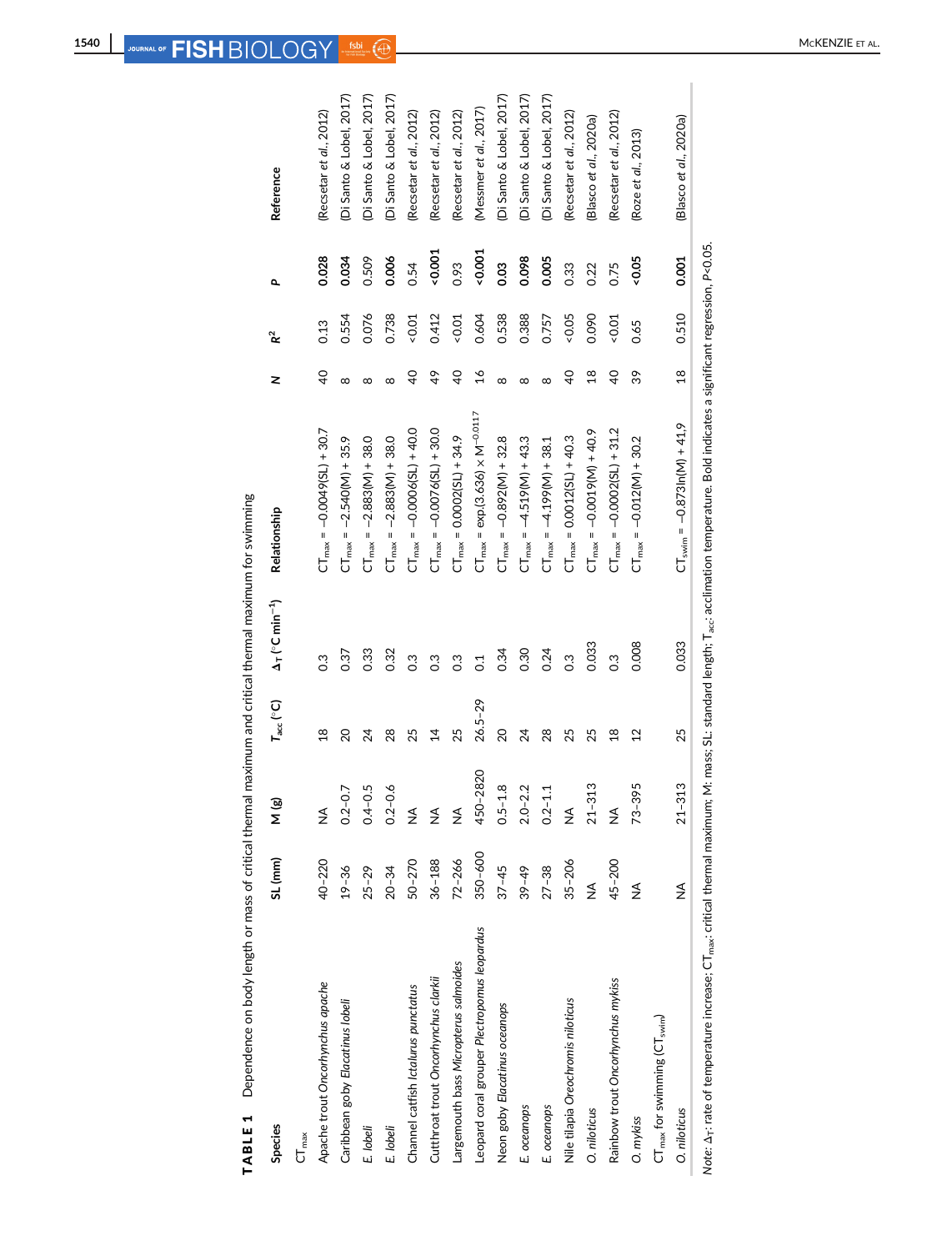underlying the decline in adult fish size and the TSR remain to be clarified, a reduced capacity to supply oxygen to tissues in larger fishes has repeatedly been evoked (Atkinson & Sibly, 1997; Audzijonyte et al., 2019; Cheung et al., 2011; Hoefnagel & Verberk, 2015; Leiva et al., 2019), a possibility that should be comprehensively tested.

When comparing across fish species,  $CT_{\text{max}}$  can decline with body and consequent cell size (Leiva et al., 2019). There is also evidence that, within some species,  $CT_{max}$  declines with fish size or mass (Table 1). In freshwater, cutthroat trout Oncorhynchus clarkii (Richardson 1836) or apache trout Oncorhynchus apache (Miller 1872) show a very modest, albeit significant, decline with mass, whereas others such as Nile tilapia Oreochromis niloticus (L. 1758) and channel catfish Ictalurus punctatus (Rafinesque 1818) show no relationship between mass and CT<sub>max</sub> (Table 1; Blasco et al., 2020a; Recsetar et al., 2012). In sea water, tropical species such as Caribbean neon goby Elacatinus lobeli Randall & Colin 2009, neon goby Elacatinus oceanops Jordan 1904 and leopard coral grouper Plectropomus leopardus (Lacipède 1802) show quite profound negative relationships between  $CT_{max}$  and mass, such that larger individuals do indeed have lower acute tolerance (Table 1; Di Santo & Lobel, 2017; Messmer et al., 2017). In marine tropical damselfishes,  $CT_{max}$  declined with size in spiny chromis Acanthochromis polyacanthus Bleeker 1855 and white damsel Dischistodus perspicillatus Cuvier 1830, but not in humbug Dascyllus aruanus L. 1758 (Clark et al., 2017). In some species like rainbow trout Oncorhynchus mykiss (Walbaum 1787) results differ between studies (Table 1). For example, Recsetar et al. (2012) found no dependence, whereas, in two rainbow trout strains with either rapid or slow growth, Roze et al. (2013) found a clear negative relationship between body mass and "time to loss of equilibrium" (TLOE, measured with a ramping protocol with initial rapid steps and then in lower steps, until LOE).

Thus, with limited data, it can be concluded that whenever a relationship exists between  $CT_{\text{max}}$  and size or mass in post-metamorphic fishes, it is consistently negative. It is not known how body size affects TPCs and  $T_{\text{out}}$  for AAS in fishes as they grow, although optimal temperature for growth declines with increasing body mass in various species (e.g., Björnsson & Tryggvadóttir, 1996). In terms of whether declining size is due to problems with providing oxygen for metabolism, mass-specific MMR does in fact decline with increasing mass in many fishes due to allometric scaling phenomena whose mechanisms are still not understood (Glazier, 2020; Killen et al., 2016b; Lefevre et al., 2017). Nonetheless, because mass-specific SMR also declines with mass, AAS and capacity to perform aerobic activities are maintained independent of mass (Lefevre et al., 2017). Blasco et al. (2020a) found that  $CT_{swim}$  declined significantly with increasing mass in Nile tilapia (Table 1), and this was correlated with a decline in the highest rate of oxygen uptake achieved before fatigue at  $CT_{\text{swim}}$ (Blasco et al., 2020a). Interestingly,  $CT_{max}$  showed no relationship to mass in the same individuals (Table 1) and was not correlated with CT<sub>swim</sub> (Blasco et al., 2020a). Thus, tolerance of warming declines with mass in many fish species, but more research is required to establish whether this is because of a reduced capacity of larger fishes to meet the oxygen demands of metabolism when water temperature rises. Further research is also required to understand whether this might be a mechanism underlying ongoing declines in fish body size globally (Audzijonyte et al., 2019; Blasco et al., 2020a).

Taken together, these data point to body size as another important factor that can lead to intraspecific variation in tolerance of warming in fishes. Such potential effects of fish body size, in combination with the known effects of fishing pressure on body size (van Wijk et al., 2013), should be considered when making predictions regarding the likely effects of climate warming on fish populations.

# 5 | INTRASPECIFIC VARIATION IN THERMAL TOLERANCE DUE TO PHENOTYPIC PLASTICITY

Phenotypic plasticity can be classified into three main types: reversible, developmental and transgenerational (Angilletta, 2009; Donelson et al., 2018). Reversible plasticity is also called acclimatization or acclimation and refers to flexible changes in physiological phenotypes as a result of environmental exposures in the time range of days to months, e.g., seasonal acclimatization in temperate fishes (Schulte et al., 2011). Developmental plasticity occurs when conditions during early development cause the expression of a phenotype that is then fixed for the remainder of the animal's lifetime. Transgenerational plasticity occurs when the environment experienced by the parent affects the phenotype of the offspring and can be mediated by epigenetic responses that affect gene expression and therefore the phenotype, but not the underlying genetic code (Donelson et al., 2018; Mimura et al., 2017; Moran et al., 2016). Epigenetic responses can contribute to immediate plastic responses but may also be heritable over a few generations (Donelson et al., 2018; Mimura et al., 2017; Moran et al., 2016). A vast majority of studies of the effects of plasticity on tolerance of warming in fish have focused on reversible phenomena, and far fewer have examined developmental or transgenerational effects.

Many studies have investigated the effects of seasonal acclimatization or acclimation on  $CT_{max}$  in the laboratory (Beitinger & Lutterschmidt, 2011; Lutterschmidt & Hutchison, 1997). These latter effects are delineated in the Fry-TTP by the increases in thermal tolerance boundaries as temperature rises along the x-axis (Figure 1). Given that the mechanisms which underlie LOE at  $CT_{max}$  in fishes are unknown, the reasons why  $CT_{max}$  is plastic are also unclear but may involve a number of processes that are involved in thermal acclimation or acclimatization (Currie & Schulte, 2014). Nonetheless, one common pattern is that a given increase in acclimation temperature is not linked to an equivalent increase in  $CT_{max}$ , such that the thermal safety margin, the difference between acclimation temperature and  $CT_{\text{max}}$ , narrows as a fish is acclimated to progressively warmer temperatures across its thermal range (e.g., Habary et al., 2017; McArley et al., 2017; McDonnell et al., 2019; Spinks et al., 2019). This effect is exemplified by an extensive data set on rainbow trout relating acclimation temperature to  $CT_{max}$  (Table 2, Figure 3), where there is a clear asymptote in  $CT_{\text{max}}$  as animals are acclimated to increasingly higher temperatures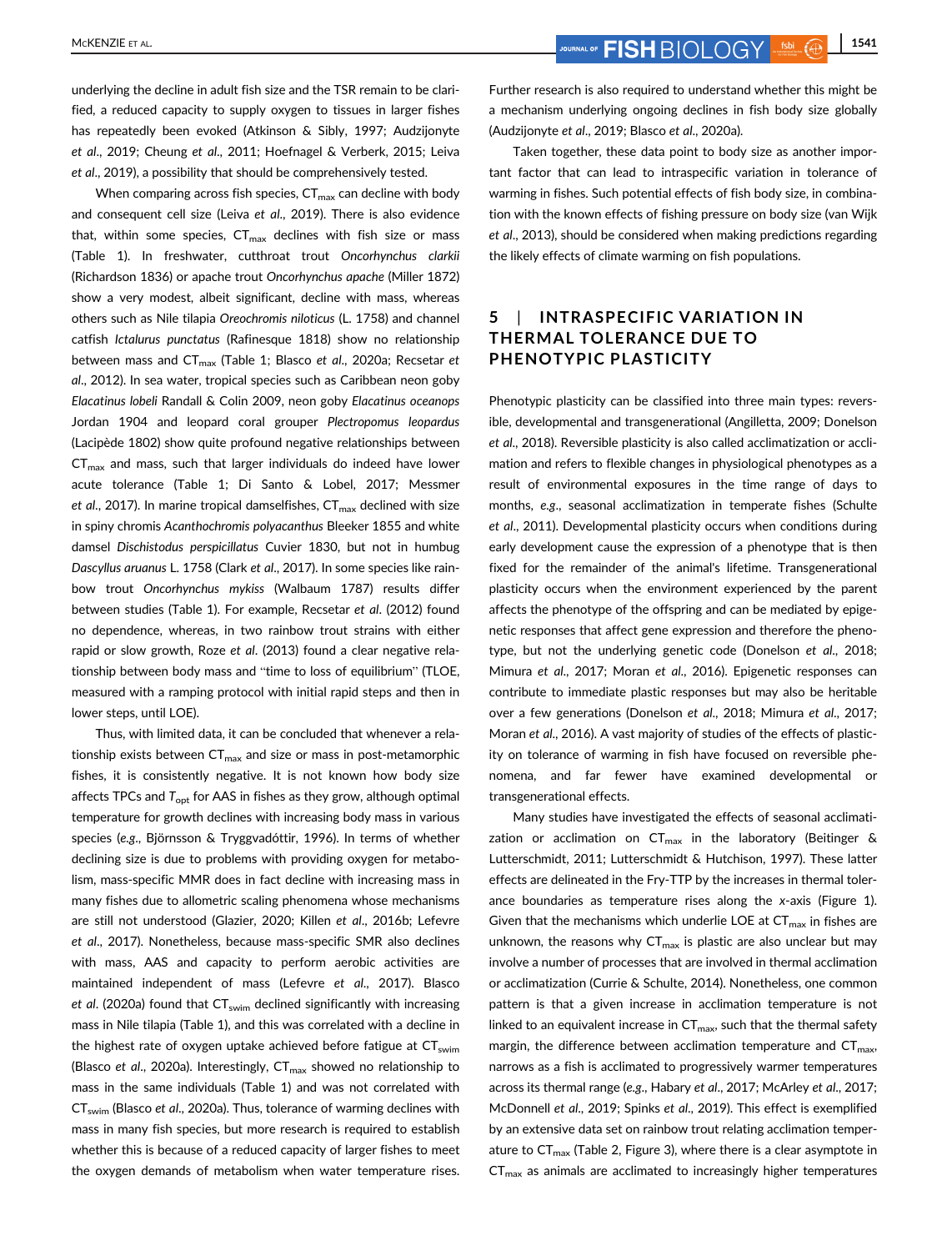| $T_{\text{acclim}}$ (°C) | $CT_{\text{max}}$ (°C) | Heating rate ( $^{\circ}$ C min <sup>-1</sup> ) | Mass (g)          | Length (cm)     | Strain source      | Reference                     |
|--------------------------|------------------------|-------------------------------------------------|-------------------|-----------------|--------------------|-------------------------------|
| 7.4                      | $23.7 \pm 0.7$         | $0.3 \pm 0.03$                                  | $30 \pm 2$        |                 | British Columbia   | (Zhang et al., 2018)          |
| 7.4                      | $24.8 \pm 0.5$         | $0.3 \pm 0.03$                                  | $18 \pm 2$        |                 | British Columbia   | (Zhang et al., 2018)          |
| 7.4                      | $26.6 \pm 0.2$         | $0.3 \pm 0.03$                                  | $24 \pm 2$        |                 | British Columbia   | (Zhang et al., 2018)          |
| 8                        | $26.9\pm0.12$          | 0.1                                             |                   | $11.0 - 18.0$   | Washington         | (Dale Becker & Wolford, 1980) |
| 9.8                      | $27.9 \pm 0.05$        | 0.3                                             |                   | $15.3 \pm 0.25$ | Pennsylvania       | (Carline & Machung, 2001)     |
| 10                       | $28.5 \pm 0.28$        | 0.02                                            |                   | $15.0 - 20.0$   | Arizona            | (Lee & Rinne, 1980)           |
| 10                       | $28.0 \pm 0.12$        | 0.3                                             | ${\sim}15.0$      | $\sim$ 10.0     | Missouri           | (Currie et al., 1998)         |
| 10                       | $27.7 \pm 0.08$        | 0.3                                             | $12.9 \pm 0.6$    |                 | California         | (Myrick & Cech, 2000)         |
| 10                       | $25.3 \pm 0.25$        | 0.03                                            | $1175.0 \pm 42.0$ | $41.1 \pm 0.4$  | Newfoundland       | (Motyka et al., 2017)         |
| 10                       | $26.3 \pm 0.3$         | 0.08/0.05                                       | $487 \pm 34$      | $33.2 \pm 0.6$  | Alingsås Sweden    | (Ekström et al., 2014)        |
| 19                       | $25.9 \pm 0.2$         | 0.05                                            | $683 \pm 136$     |                 | Alingsås Sweden    | (Ekström et al., 2014)        |
| 11                       | $\sim$ 27.5            | 0.3                                             | $8.0 \pm 1.6$     |                 | California         | (Myrick & Cech, 2005)         |
| $12^a$                   | $28.73 \pm 0.08$       | 0.3                                             | $2.4 \pm 0.05$    |                 | Blackwater         | (Scott et al., 2015)          |
| $12^a$                   | $29.14 \pm 0.09$       | 0.3                                             | $2.4 \pm 0.05$    |                 | Tzenzaicut         | (Scott et al., 2015)          |
| $12^a$                   | $29.11 \pm 0.09$       | 0.3                                             | $2.4 \pm 0.05$    |                 | Pennask            | (Scott et al., 2015)          |
| 13                       | $27.9 \pm 0.14$        | 0.33                                            |                   | $21.8 \pm 0.4$  | Ontario            | (LeBlanc et al., 2011)        |
| 14                       | $28.5 \pm 0.11$        | 0.3                                             | $13.8 \pm 0.8$    |                 | California         | (Myrick & Cech, 2000)         |
| 14                       | $29.4 \pm 0.1$         | 0.033 <sup>b</sup>                              | 41.0-140.0        |                 | Oregon             | (Rodnick et al., 2004)        |
| 15                       | $29.4 \pm 0.08$        | 0.3                                             |                   |                 |                    | (Strange et al., 1993)        |
| 15                       | $29.1 \pm 0.09$        | 0.3                                             | ${\sim}15.0$      | ${\sim}10.0$    | Missouri           | (Currie et al., 1998)         |
| 15                       | $27.7 \pm 0.03$        | 0.0014 <sup>c</sup>                             | $89.9 \pm 5.4$    | $11.9 - 0.3$    | North Carolina     | Galbreath et al., 2006        |
| 15                       | $\sim$ 28.4            | 0.3                                             | $9.3 \pm 2.0$     |                 | California         | (Myrick & Cech, 2005)         |
| 15                       | $\sim$ 29.65           | 0.083 <sup>d</sup>                              |                   |                 | Miyazaki, Japan    | (Ineno et al., 2005)          |
| 15                       | $29.0 \pm 0.02$        | 0.3/0.1                                         | $30.2 \pm 0.3$    | $13.0 \pm 0.4$  | Western Australia  | (Chen et al., 2015)           |
| 15                       | $29.1 \pm 0.19$        | 0.083                                           | $10.8 \pm 2.03$   | $8.7 \pm 1.9$   | Nikko              | (Ineno <i>et al.</i> , 2018)  |
| 15                       | $29.2 \pm 0.17$        | 0.083                                           | $8.8 \pm 1.5$     | $8.6 \pm 0.48$  | Aomori             | (Ineno et al., 2018)          |
| 15                       | $29.8 \pm 0.08$        | 0.3/0.1                                         | $2.5 \pm 0.2$     |                 | Little Jacks Creek | (Chen et al., 2018a)          |
| 15                       | $28.8 \pm 0.08$        | 0.3/0.1                                         | $2.5 \pm 0.2$     |                 | Fawn Creek         | (Chen et al., 2018a)          |
| 15                       | $29.3 \pm 0.07$        | 0.3/0.1                                         | $2.5 \pm 0.2$     |                 | Keithley Creek     | (Chen et al., 2018a)          |
| 16                       | $29.0 \pm 0.2$         | 0.3                                             | $4.6 \pm 0.5$     | $8.2 \pm 0.2$   | Turku, Finland     | (Anttila et al., 2017)        |
| 18                       | $\sim$ 31.2            | 0.3                                             |                   | $4.1 - 20$      | Arizona            | (Recsetar et al., 2012)       |
| 19                       | $\sim$ 29.6            | 0.3                                             | $14.3 \pm 2.9$    |                 | California         | (Myrick & Cech, 2005)         |

TABLE 2 Critical thermal maximum (CT<sub>max</sub>) comparisons for various strains of Oncorhynchus mykiss under different acclimation temperatures

Note: This updates the content of table 5 in Chen et al., 2015.

 ${}^{\circ}$ Fish held at 10-12 ${}^{\circ}$ C.

 $^{\rm b}$ Temperature was increased at 2 $^{\circ}$ C per hour.

 $\mathrm{c}\mathsf{T}$ emperature was increased at 2 $\mathrm{c}\mathsf{C}$  per day.

 $^{\sf d}$ Temperature was increased at 5°C per hour. " $\sim$ " indicates an estimated or calculated mean by original author. Values separated by "–" represent the range of the traits. Other values were given as mean  $\pm$  s.E.M.

over their existing thermal range. The fact that fishes show a finite capacity (a ceiling) for their plasticity in upper thermal tolerance may be a major factor in their sensitivity to global warming, including extreme seasonal events (Gunderson & Stillman, 2015). This is argued to be especially true for stenothermal tropical species that already live at temperatures close to their  $CT_{max}$  (Comte & Olden, 2017; Gunderson & Stillman, 2015). For temperate species with a broad latitudinal range and panmictic population structure, safety margins are wider but are expected to be lower for populations at the warm edge of their distribution (Bennett et al., 2019). Developmental plasticity in  $CT_{max}$  has been shown in the zebrafish Danio rerio (Hamilton 1822), a tropical eurytherm (Schaefer & Ryan, 2006) and sockeye salmon O. nerka (Walbaum 1792), a temperate stenotherm (Chen et al., 2013). In both species, exposure of groups of fish to warmer temperatures during embryonic development increased their  $CT_{\text{max}}$  later in life.

TPCs explicitly measure intraspecific plasticity, how performance varies at different exposure temperatures, within a fish species or across its populations (Currie & Schulte, 2014; Schulte et al., 2011).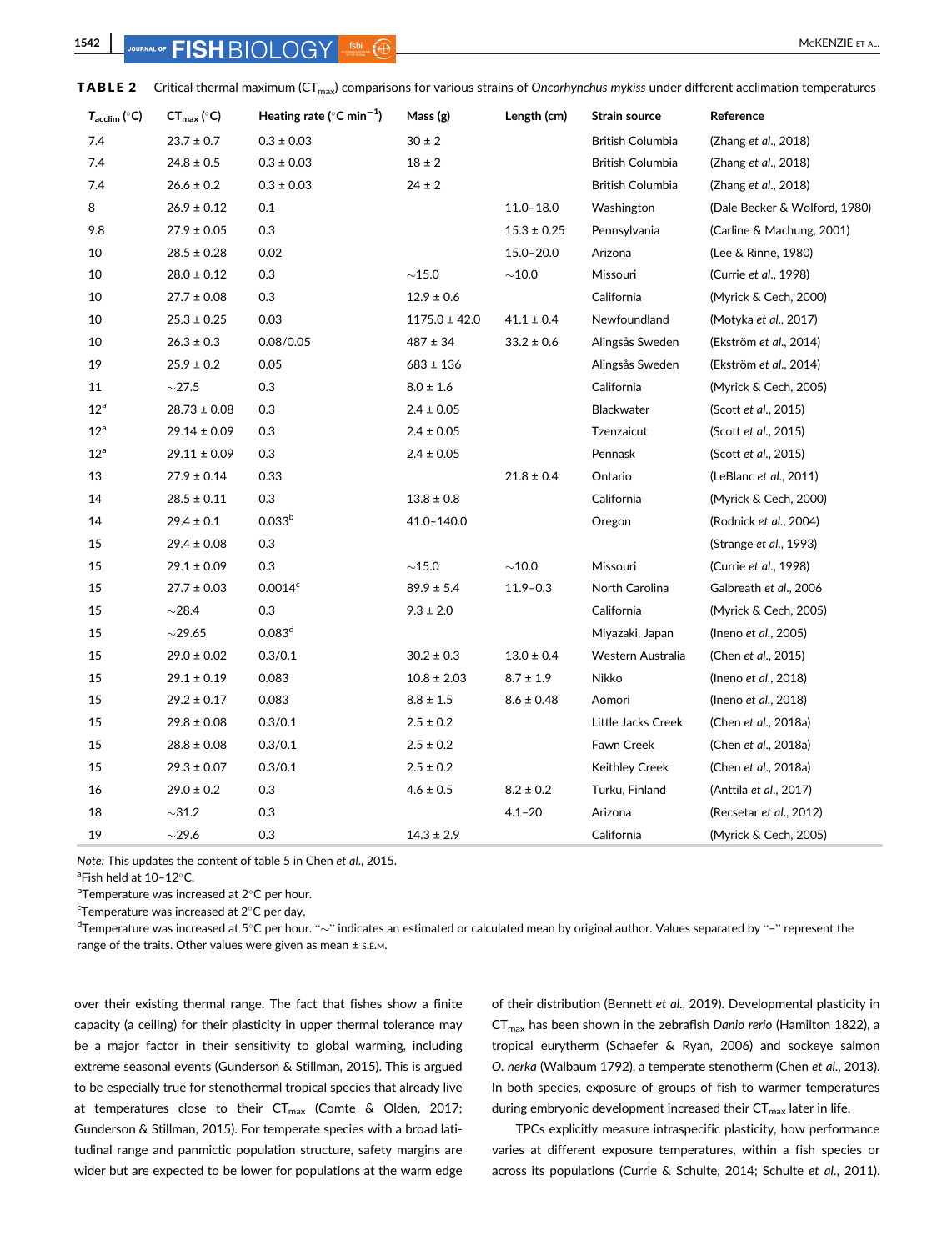

FIGURE 3 Model of the hyperbolic relationship between critical thermal maximum ( $CT_{max}$ ) and acclimation temperature using various strains of Oncorhynchus mykiss Walbaum.  $CT_{max}$  was fitted with a one-phase association equation ( $y = 16.0 + (31.2 - 16.0)^*(1$ -exp  $[-0.13^*x]$ )  $R^2 = 0.66$ ,  $P = 0.0003$ ). Information on fish size and origins are presented in Table 1. Each point represents a mean value. Colours denote different warming rates. Shaded area represents the 95% confidence interval. ( $\bullet$ ) 0.001–0.03°C min<sup>-1</sup>, ( $\bullet$ ) 0.05–0.065°C min<sup>-1</sup>, (●) 0.083–0.1°C min $^{-1}$ , (●) 0.2°C min $^{-1}$  and (●) 0.3°C min $^{-1}$ 

Effects of temperature on AAS differ among fish species (Lefevre, 2016), indicating much underlying variation in plastic responses to temperature, which remains to be understood. The time of exposure to temperatures also varies widely among studies, from acute (hours) to long-term (months to years), further hindering any analysis of patterns in plasticity of performance (Lefevre, 2016; Schulte et al., 2011). If acutely exposed to a range of temperatures, immediate impacts on fish performance represent "passive" plasticity and will expose limitations in sustaining performance (e.g., AAS) at temperatures as they diverge from  $T_{\text{opt}}$  (Eliason et al., 2011; Munday et al., 2017). Long-term acclimation to the temperatures is expected to provide adequate time for active plastic compensation of metabolic traits, presumably towards optimizing performance at the new temperature (Claireaux et al., 2006; Ferreira et al., 2014; Healy & Schulte, 2012; Norin et al., 2014; Sandblom et al., 2014, 2016; Slesinger et al., 2019).

The capacity of fishes to engage active compensation of thermal effects on SMR and MMR and the resultant effects on AAS (Figure 2) have been investigated, in particular, by comparing the  $Q_{10}$  for the traits after acute and chronic exposure at common temperatures. This is typically for a single temperature, insufficient to generate a TPC but informative all the same. For example, when a temperate marine species, the shorthorn sculpin Myoxocephalus scorpius L. 1758, acclimated to 10 $^{\circ}$ C was warmed to 16 $^{\circ}$ C, SMR rose with a Q<sub>10</sub> of 2.7 at 1 week, leading to a decline in AAS, but AAS was restored after 16 weeks by a progressive decline in SMR to achieve perfect thermal compensation and a  $Q_{10}$  of 1 (Sandblom et al., 2014). In the tropical barramundi Lates calcalifer (Bloch 1790) acclimated to 29 $^{\circ}$ C, acute exposure to 38°C caused an increase in SMR, MMR and AAS; nonetheless, after 5 weeks acclimation at 38°C, MMR and SMR had both declined such that AAS was now similar again to the fish at  $29^{\circ}$ C (Norin et al., 2014). In the temperate black sea bass Centropristis striata (L. 1758)

MCKENZIE ET AL. **1543** JOURNAL OF **FISH**  $\bigcirc$   $\bigcirc$   $\bigcirc$   $\bigcirc$   $\bigcirc$   $\bigcirc$   $\bigcirc$   $\bigcirc$   $\bigcirc$   $\bigcirc$   $\bigcirc$   $\bigcirc$   $\bigcirc$   $\bigcirc$   $\bigcirc$   $\bigcirc$   $\bigcirc$   $\bigcirc$   $\bigcirc$   $\bigcirc$   $\bigcirc$   $\bigcirc$   $\bigcirc$   $\bigcirc$   $\bigcirc$   $\bigcirc$   $\bigcirc$   $\bigcirc$   $\bigcirc$   $\bigcirc$ 

acclimated to  $22^{\circ}$ C, acute exposure to  $30^{\circ}$ C raised SMR and MMR but AAS remained constant, whereas, after 1 month at 30°C, SMR had not changed but MMR and AAS had declined significantly (Slesinger et al., 2019). Sandblom et al. (2016) compared two populations of European perch Perca fluviatilis L. 1758 in the Baltic sea, one that lived in the sea itself (Baltic perch) and one that lived inside a man-made enclosure that had been warmed for 30 years by thermal effluent from a nuclear power station (Biotest Perch). When Baltic perch acclimated to  $18^{\circ}$  were acutely exposed to  $23^{\circ}$ C, both SMR and MMR rose and AAS did not change. In the Biotest perch at  $23^{\circ}$ C, AAS was higher than the Baltic fish that had been acutely exposed but this was achieved by lowering SMR, with MMR being similar in the two populations. This respiratory response was mirrored in cardiac performance, in terms of resting and maximum cardiac output and the resultant cardiac scope (Sandblom et al., 2016). Collectively, these studies show a range of different thermal acclimation responses for AAS, over different time scales, with no generalized pattern.

Studies have investigated how a TPC for AAS, measured over a range of acute temperature exposures, varies with thermal acclimation (Ferreira et al., 2014; Healy & Schulte, 2012; Poletto et al., 2017). Such studies are technically demanding but can reveal whether active plasticity in SMR, routine metabolic rate (RMR) and MMR (Figure 2), and resultant AAS with temperature acclimation, has the potential to change  $T_{\text{opt}}$  and the form of a TPC, e.g., shifting  $T_{\text{opt}}$  to higher temperatures with warm acclimation and potentially changing the breadth of performance. The most in-depth study is on the Atlantic killifish Fundulus heteroclitus (L. 1766), a small topminnow that inhabits intertidal salt marshes along the east coast of North America from the Gulf of the St. Lawrence River to northern Florida (Taylor, 1999). These habitats are very thermally dynamic over diurnal and seasonal time scales (Fangue et al., 2008; Schulte, 2007), and Atlantic killifish are extreme eurytherms that can withstand acute temperature changes greater than  $30^{\circ}$ C and can be acclimated to temperatures ranging from 2 to  $35^{\circ}$ C (Fangue et al., 2006). The species is a model for studies of intraspecific variation in thermal physiology of fishes because, over its biogeographic range, it is divided into two sub-species – a northern form, F. heteroclitus macrolepidotus (Walbaum 1792) and a southern form, F. heteroclitus heteroclitus (Morin & Able, 1983), which differ in genetics, physiology, morphology and behaviour (Schulte, 2007, see below).

TPCs for AAS have been determined for both sub-species, comparing acute exposure and longer term acclimation (Healy & Schulte, 2012). The most striking feature of the curves following acute temperature exposure is that they are extremely broad, with AAS maintained at a similar level from 10 to 30°C. This insensitivity of AAS was not due to reduced thermal sensitivity of metabolic processes in general, because both RMR and MMR were thermally sensitive with  $Q_{10}$  between 2 and 3. Thus, the insensitivity of AAS to an acute temperature change was a result of essentially parallel changes in RMR and MMR with temperature. A somewhat different picture emerged for TPCs determined for F. heteroclitus tested at their acclimation temperatures. These reveal a much narrower TPC for AAS, with a plateau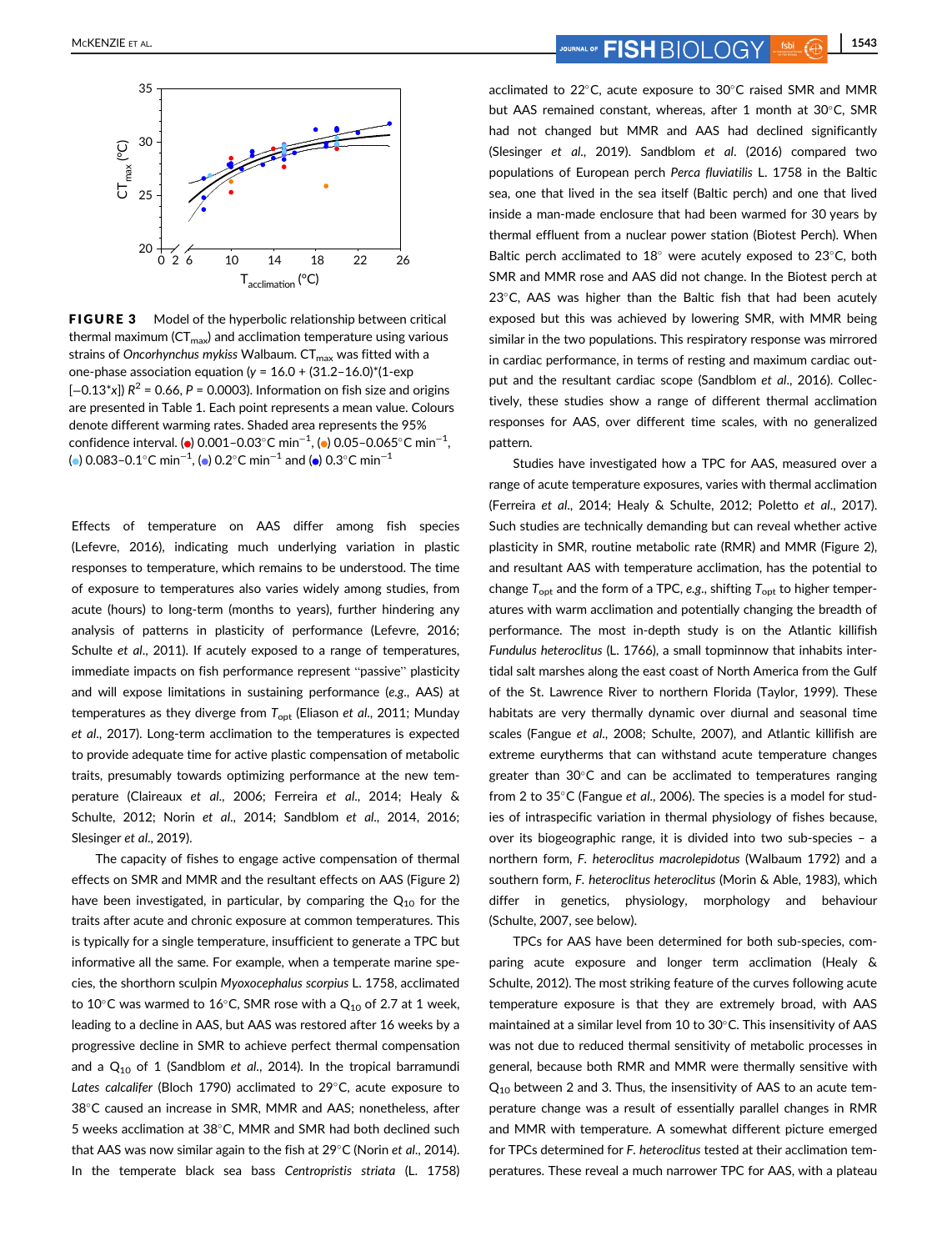**1544** JOURNAL OF **FISH** RIOL OGY 560 C **FISH** RIOL OF **FISH** 

for  $T_{\text{out}}$  between 25 and 30°C (Healy & Schulte, 2012). The shape of the curve is strongly left-skewed, increasing gradually with temperature up to the  $T_{\text{opt}}$  plateau, and then dropping sharply at temperatures above 30 $\degree$ C (Healy & Schulte, 2012). The differences between the AAS TPCs of acutely exposed vs. acclimated killifish were largely because of changes in the RMR of warm-acclimated fish, with RMR at higher temperatures being depressed relative to that of acutely exposed animals (Healy & Schulte, 2012).

Performance curves for AAS were also evaluated in another extreme eurytherm, the goldfish Carassius auratus L. 1756, acclimated to 12, 20 or 28°C (Ferreira et al., 2014). In this species, peak AAS was rather insensitive to acclimation temperature and again was sustained by parallel increases in RMR and MMR, although both of these traits showed significant thermal compensation, with a  $Q_{10}$  between 1 and 1.5. The  $T_{opt}$ shifted to be centred on the acclimation temperature; a notable finding was that the AAS curve at  $12^{\circ}$ C was extremely broad and narrowed with progressive warm acclimation. Therefore, these two eurytherms maintained thermal performance across a wide range of temperatures by maintaining parallel thermal sensitivities of both routine and maximum aerobic performance up to the failure temperature, rather than having MMR constrained at a temperature lower than that for RMR.

Another study is for a stenothermal species, the chinook salmon Oncorhynchus tshawytscha (Walbaum 1792), that is found on the Pacific coast of North America from Alaska to southern California. A Californian population from the Mokelumne River Hatchery (Clements, CA, U.S.A.) can survive widely fluctuating rearing temperatures (13-16, 17-20 or 21-24 $\textdegree$ C) and grow at temperatures up to  $24^{\circ}$ C, albeit at significantly reduced rates (Marine & Cech, 2004). Poletto et al. (2017) found that  $O_{2\text{max}}$  and AAS of this strain of Chinook salmon when acclimated to either 15 or  $19^{\circ}$ C was mostly insensitive to test temperatures from 12 to 23 $^{\circ}$ C, despite a marked increase in RMR with warming.

The only study that, to the best of the authors' knowledge, has investigated plasticity in the TPC for AAS during seasonal thermal acclimatization is on the temperate European seabass D. labrax L. 1756 (Claireaux et al., 2006). A cohort was measured for their SMR, MMR and AAS at seven temperatures over a seasonal thermal range from 7 to 30 $^{\circ}$ C, and SMR rose progressively with an average  $Q_{10}$  of 1.76 and MMR with a Q10 of 1.69 such that thermal compensation was not perfect, but AAS nonetheless rose progressively across the natural thermal range (Claireaux et al., 2006).

Overall, although there is a strong evidence of reversible plasticity in TPCs in fishes, there are very few studies on very few species to draw firm conclusions about general patterns of plasticity in AAS with thermal acclimation. Nonetheless, one response that appears to be observed in multiple species is that when acclimated chronically, the capacity to raise MMR appears to be finite so that plastic adjustments to maintain AAS are often linked to a capacity offset  $Q_{10}$  effects on SMR (Ferreira et al., 2014; Healy & Schulte, 2012; McArley et al., 2017; Norin et al., 2014; Sandblom et al., 2014, 2016; Slesinger et al., 2019). That is, the fishes recruit mechanisms to compensate for the thermodynamic effects of increased temperature on basal metabolic processes and their associated oxygen demand. Known thermal compensation mechanisms associated with warm acclimation in eurythermic fishes, which might enable them to offset thermodynamic effects on basal or routine metabolism, could include decreases in the amount (or density) of mitochondria and perhaps the efficiency of generating ATP (Johnston, 1982), of sarcoplasmic reticulum (Penney & Goldspink, 1980), of capillaries (Egginton & Sidell, 1989) and of red muscle (Johnston & Lucking, 1978). Such compensations are thought to partially compensate for changes in cytoplasmic viscosity, diffusion rate and membrane fluidity (Egginton & Sidell, 1989; Pörtner, 2001; Tansey & Brock, 1972) and should result in  $Q_{10}$  values nearer to unity when comparisons are made between acclimation temperatures (Ferreira et al., 2014; Jayasundara & Somero, 2013).

Le Roy et al. (2017) investigated developmental plasticity in thermal performance in guppies Poecilia reticulata Peters 1859 bred and raised at either 23 or 29°C (a thermal extreme in their natural range in Australia). After two generations of rearing at a common temperature of 26°C, they were tested for their AAS at a range of acute temperature exposures (18, 26, 32 and  $36^{\circ}$ C). The temperature at which grandparents had been held had little effect on the TPC. Nonetheless, the same study reported transgenerational plasticity over three successive generations for the two temperature groups. Both temperature groups increased in AAS across the acute test temperatures, but guppies held at 29°C tended to have higher AAS at all test temperatures aside from  $18^{\circ}$ C and especially at  $36^{\circ}$ C. There were complex differences between the sexes whereby in females such effects were strongest in the F2 generation and had tended to diminish by the F3, whereas in males they continued to become more pronounced across successive generations (Le Roy et al., 2017). In both sexes and at all temperatures, swimming performance was poor at 36°C despite a high AAS (Le Roy et al., 2017). Thus, this study shows complex potential effects of transgenerational plasticity and, although such studies are technically very difficult to perform, more research is required in this area (Donelson et al., 2018).

Reversible, developmental and transgenerational plasticity all contributes to intraspecific variation in tolerance of warming in fishes and has the potential to buffer species against the negative effects of climate warming. In essence, "buying time" by allowing a species to persist as the environment changes. This may enable long-term evolutionary responses by populations, if it protects population size and underlying genetic diversity in the face of initial warming (Crispo, 2008). By contrast, a buffering effect of plasticity can also hinder adaptation by shielding a population from natural selection. Thus, the question of whether intraspecific variation generated by plasticity will help or hinder long-term persistence of a species in the face of climate change remains far from settled (Fox et al., 2019).

# 6 | INTRASPECIFIC VARIATION IN THERMAL TOLERANCE DUE TO HERITABLE GENETIC VARIATION WITHIN POPULATIONS

 $CT_{max}$  is a heritable trait (Doyle et al., 2011; Meffe et al., 1995; Perry et al., 2005) that shows familial variation in Atlantic salmon Salmo salar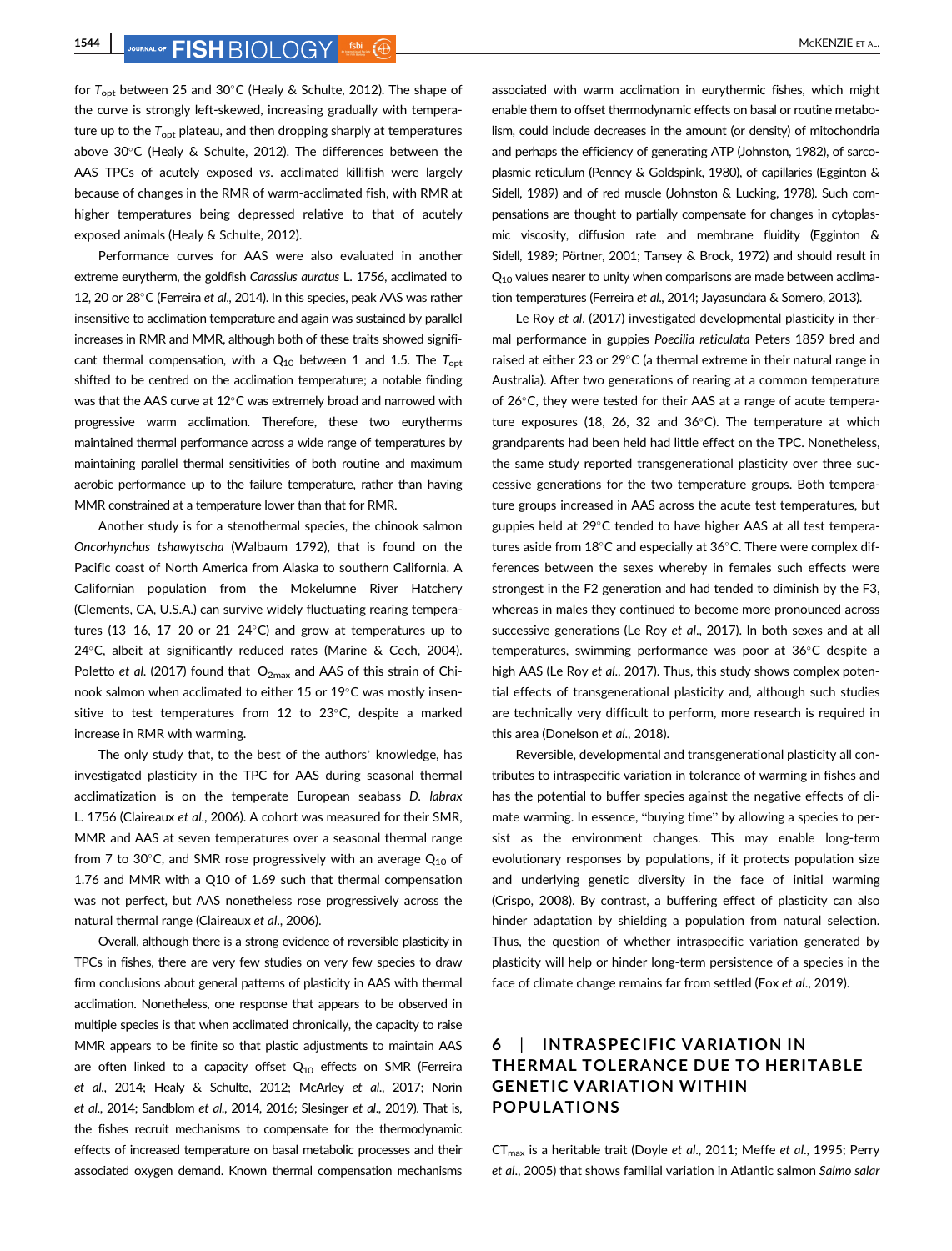MCKENZIE ET AL. **1545 FISH**  $\bigcirc$   $\bigcirc$   $\bigcirc$   $\bigcirc$   $\bigcirc$   $\bigcirc$   $\bigcirc$   $\bigcirc$   $\bigcirc$   $\bigcirc$   $\bigcirc$   $\bigcirc$   $\bigcirc$   $\bigcirc$   $\bigcirc$   $\bigcirc$   $\bigcirc$   $\bigcirc$   $\bigcirc$   $\bigcirc$   $\bigcirc$   $\bigcirc$   $\bigcirc$   $\bigcirc$   $\bigcirc$   $\bigcirc$   $\bigcirc$   $\bigcirc$   $\bigcirc$   $\bigcirc$   $\bigcirc$   $\bigcirc$ 

L. 1756 and Atlantic cod Gadus morhua L. 1756 grown under common garden conditions (Anttila et al., 2013; Gradil et al., 2016; Muñoz et al., 2014, 2015; Zanuzzo et al., 2019). Within individuals of a few species such as European sea bass, zebrafish or guppies P. reticulata Peters 1859,  $CT_{\text{max}}$  is a repeatable trait over quite extended periods (Claireaux et al., 2013; Grinder et al., 2020; Mauduit et al., 2019), which is a prerequisite for it to be subject to selection (Killen et al., 2016a).

Given the evidence that  $CT_{max}$  is temporally stable and heritable, there have been attempts to investigate whether variation in acute thermal tolerance is significant for fitness, by exposing fish to challenging conditions in mesocosms. In three studies with European sea bass, upper thermal tolerance (measured as TLOE) was compared to correlates of fitness (survival and growth) in populations of more than 100 individuals stocked into a set of semi-natural tidal ponds for a period of 6 months. Each pond sustained a natural food web with a carrying capacity for 2–3 kg of fish in the spring but much less in autumn, when productivity declined (Claireaux et al., 2013; Mauduit et al., 2016, 2019). The sea bass showed broad individual variation in thermal tolerance, with a nearly twofold difference in TLOE between the least and most tolerant fish. The relationship of thermal tolerance to individual fitness in the pond depended on the pattern of selection pressure. In years when selection pressure was weak (overall survival >60% over the 6 months), there was no relationship between TLOE and survival or growth (Mauduit et al., 2016, 2019). On the contrary, in the year that was characterized by strong selective pressure (survival rate was halved to  $\approx$  30%), individual TLOE was a predictor of survival (Claireaux et al., 2013). These field studies highlight the complexity with which individual variation in tolerance can impact ecological performance, and they illustrate that caution is required when interpreting the significance of tolerance in an evolutionary context. Quite clearly, further research is warranted.

A few studies have started to probe the genetic basis of heritable differences in  $CT_{\text{max}}$ . Several early studies using quantitative trait locus mapping revealed genomic regions associated with variation in  $CT_{\text{max}}$  in a variety of salmonids including rainbow trout (Jackson et al., 1998; Perry et al., 2001, 2005), Arctic charr Salvelinus alpinus L. 1758 (Quinn et al., 2011; Somorjai et al., 2003) and cutthroat trout O. clarkii (Richardson 1836) (Robinson, 2010). More recently, in Atlantic killifish, multilocus association mapping showed that 47 single nucleotide polymorphisms (SNPs) could explain 43.4% of the withinpopulation variation in thermal variation in  $CT_{max}$  (Healy et al., 2018). Several of the SNPs associated with  $CT_{max}$  fall within genes coding for transmembrane ion channels, consistent with the suggestion that the temperature-dependent depression of electrical excitability may explain the impaired electrical excitability of ventricular cardiac myocytes (and potentially other excitable cells) at high temperature (Vornanen, 2016) and thus underlie variation in tolerance to acute warming. Similarly, one of the SNPs associated with variation in  $CT_{max}$ falls within a gene encoding a ubiquitin E3 ligase, implicating variation in protein degradation and repair processes as potentially important in shaping intraspecific variation in thermal tolerance. In rainbow trout, association mapping identified 207 genomic regions that were strongly associated with either variation in maximum heart rate or rate-limiting temperatures among individuals, with the identification of candidate genes that fall within pathways associated with cardiac function, the neuroendocrine system and the stress response (Chen et al., 2018b). Taken together, these studies suggest that intraspecific variation in tolerance to warming in fishes has a strong genetic basis, but that this variation is polygenic – the result of variation at multiple interacting genes. Nothing is known about heritability of variation in TPCs for any trait and may never be, because of the technical challenge of measuring curves on the large numbers of individuals needed to estimate heritability of complex traits that are polygenic (Muñoz et al., 2014, 2015). Nonetheless, there is evidence for heritability of traits that may impact upon a TPC, e.g., AAS (Munday et al., 2017).

Therefore, there is heritable genetic variation in tolerance of warming within fish populations, a substrate upon which natural selection can act. Incorporating the potential evolutionary responses of populations to climate change will be critical for accurately predicting the responses of fish species to ongoing warming (Waldvogel et al., 2020).

# 7 | INTRASPECIFIC VARIATION IN THERMAL TOLERANCE AMONG POPULATIONS: DETAILED CASE STUDIES

In many cases where variation in thermal tolerance is observed among and within fish populations, the relative contributions of plasticity vs. adaptation are not known. Distinguishing between plastic and heritable variation requires common garden experiments or pedigree studies, which are technically challenging for fishes that typically have quite long life spans and that cannot be followed easily in their natural environment (e.g., Chen et al., 2015; Gradil et al., 2016; Le Roy et al., 2017). Nonetheless, when species exhibit structured variation in tolerance, namely persistent differences among individuals in space or time, these can be of ecological and evolutionary significance (Bennett et al., 2019; Moran et al., 2016). That is, when comparing among populations at specific sites, phenotypic variation in tolerance will reflect responses to local thermal regimes.

There is extensive evidence of variation among populations in tolerance to warming; evidence is strongest in species where populations have little gene flow, a prime example being semelparous salmonids (Eliason et al., 2011; Jensen et al., 2008). For widespread marine species with broadcast spawning and panmictic population structures, it has been shown at an oceanic scale (e.g., Bradbury et al., 2010). Here the authors of this study summarize the results from three study systems where extensive investigations provide particular insights into the extent and nature of among-population variation in tolerance to warming.

#### 7.1 | Atlantic killifish

Substantial phenotypic and genetic variation exists among F. heteroclitus populations in salt marshes and estuaries over their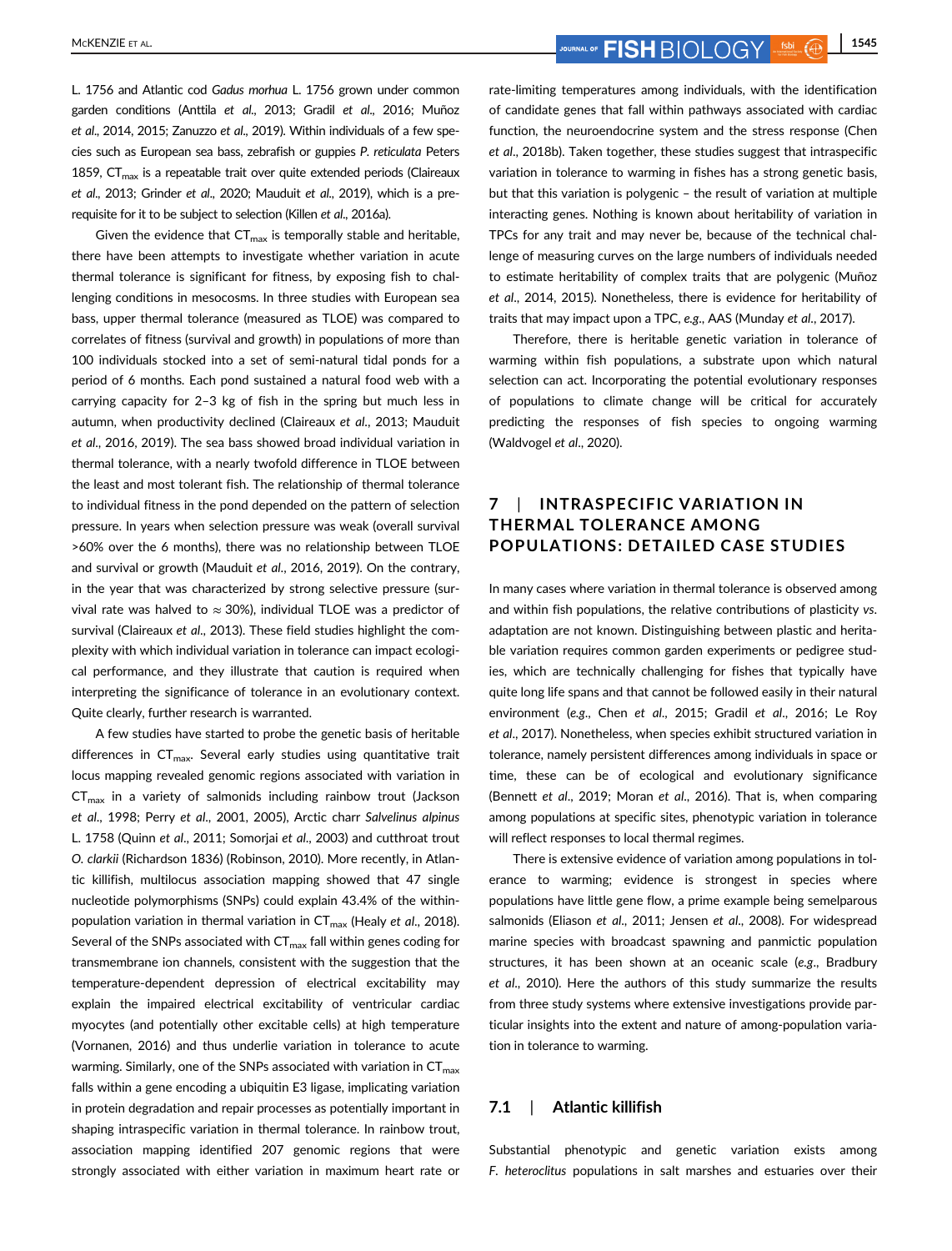**1546 MCKENZIE ET AL. MCKENZIE ET AL.** 

range from the St Lawrence estuary south to Florida, with relatively little gene flow from one habitat to another, providing conditions that are likely to promote local adaptation (Crawford et al., 2020). At a larger scale, the two sub-species differ in multiple aspects of tolerance to warming, with the southern sub-species generally being more tolerant than the northern. For example, southern F. heteroclitus have greater  $CT_{max}$  than do northern, and these differences are maintained across the entire range of temperatures to which the species can be acclimated (Fangue et al., 2006) even with relatively modest differences (c.  $2^{\circ}$ C). Southern F. heteroclitus also tolerate higher temperatures in long-term thermal exposures, with chronic thermal maxima estimated to be  $36.4^{\circ}$ C for northern and  $38.2^{\circ}$ C for southern.

As is the case for upper thermal limits, there are also differences between the sub-species in cold tolerance. Northern F. heteroclitus have lower  $CT_{min}$  than do southern, although  $CT_{min}$  converges at the freezing point of water in fish of both sub-species if they are acclimated to temperatures below  $15^{\circ}$ C (Fangue et al., 2006). This pattern suggests that there may be a trade-off between upper and lower thermal tolerance in F. heteroclitus. Nonetheless, chronic thermal minima were not different between northern and southern killifish, with both sub-species surviving down to the freezing point of brackish water (Fangue et al., 2006).

Acute AAS curves are similar in both sub-species (Healy & Schulte, 2012). In general, the height of the acute curve is greater in southern than in northern sub-species, and the upper thermal limit  $(T_{\text{crit}})$  for AAS of southern fish is modestly shifted to higher temperatures compared to those of northern. These results are generally consistent with trade-offs between upper and lower limits in this killifish but suggest that within this species there may not be trade-offs between the widths and heights of the TPC for AAS.

The shapes of the acclimated AAS curves are also similar between the sub-species (Healy & Schulte, 2012), but in this case the height of the curve is greater in northern than in southern fish, suggesting a slightly greater capacity for thermal acclimation of scope in the northern sub-species. Nonetheless, these differences in acclimation capacity are minor and result from small differences between the subspecies in the effects of acclimation on both RMR and MMR.

These differences in tolerance to warming in adult F. heteroclitus are also evident during early development. Northern embryos are more cold-tolerant, and southern embryos are more warm-tolerant (DiMichele & Westerman, 1997), with embryos of northern fish dying at temperatures of  $30^{\circ}$ C, which embryos of southern F. heteroclitus can withstand. Thus, Atlantic killifish provide a clear example of differentiation between populations in tolerance to warming across multiple life stages.

#### 7.2 | Sockeye salmon

O. nerka is an ideal species to examine local adaptation of thermal performance because it forms discrete genetic populations across a broad diversity of environments (Taylor, 1991). Sockeye populations return faithfully to their natal lake or stream to spawn, across their range from eastern Russia via Alaska to Oregon in the U.S.A. (Rand et al., 2012). Very broad diversity in life-history characteristics exists across populations (Burgner, 1991; Quinn, 2018; Wood, 1995). Eggs are deposited typically in the summer or fall in a gravel nest (redd); the fry usually spend 1–3 years in fresh water in either a lake or river habitat and then migrate out to the ocean for 1-3 years to feed and grow, before returning to their spawning grounds. Environmental characteristics vary enormously across the geographic range (e.g., temperature, elevation and river flow) and over the life history of the fish (e.g., redd to rearing lake/stream to ocean to return migration). Population differences in morphology, physiology, behaviour and lifehistory traits have been attributed to local adaptation (Crossin et al., 2004; Eliason et al., 2011; Fraser et al., 2011; Taylor, 1991).

Much of the research on intraspecific variation in O. nerka thermal tolerance has focused on the upriver adult spawning migration in the Fraser River watershed (British Columbia, Canada), a once-in-alifetime event. Warm river temperatures are associated with elevated mortality in migrating adults (Hinch & Martins, 2011), raising conservation concerns for this iconic and economically important species. Aerobic scope is particularly relevant for adult salmon because fish must swim maximally to reach distant spawning grounds. Studies measuring a TPC for AAS found that  $T_{\rm opt}$  corresponds with the typical historical range of temperatures encountered during upriver migration in Fraser River O. nerka populations (Eliason et al., 2011, 2013; Farrell et al., 2008; Lee et al., 2003). The  $T_{\text{opt}}$  varies from 14 to 17°C across populations, and  $T_{\text{crit}}$  is estimated to be even more variable. Nonetheless, the  $T_{\text{crit}}$  is essentially irrelevant for a migrating adult salmon because it is impossible for it to swim aerobically upstream for days at  $T_{\text{crit}}$ . It is estimated that c. 90% of the maximum AAS at  $T_{\text{opt}}$  is required to successfully migrate upstream. Tagging studies confirm that populations facing temperatures outside this range experience elevated mortality en-route (Eliason et al., 2011; Farrell et al., 2008; Martins et al., 2011). A biotelemetry study showed that when one population attempted an upstream migration of <50 km when the river temperature was above the  $T_{\rm opt}$  for AAS, many fish did not reach their natal spawning area (Farrell et al., 2008). Furthermore, migration mortality rates differ across populations, and this can be attributed to differences in thermal tolerance (Hinch & Martins, 2011). Tagging studies (Martins et al., 2011) and management estimates of escapement from fisheries (Hinch & Martins, 2011) show that populations with a broader  $T_{opt}$  window for AAS, such as the Chilko population (migration distance 642 km and elevation 1174 m), have higher survival to the spawning grounds.

Fraser River populations such as Chilko and Harrison (migration distance 121 km and elevation 10 m), which have a higher thermal tolerance compared to other co-migrating populations (Eliason et al., 2011, 2013), are helping to elucidate the mechanisms that underpin thermal tolerance. Focusing on the central importance of cardiac function for upper thermal tolerance, Chilko had a greater density of adrenaline-binding β-adrenoceptors on their ventricles compared to Nechako (migration distance 958 km and elevation 716 m), a co-migrating population with a lower thermal tolerance. Chilko also had elevated cardiac sarco(endo)plasmic reticulum  $Ca^{2+}$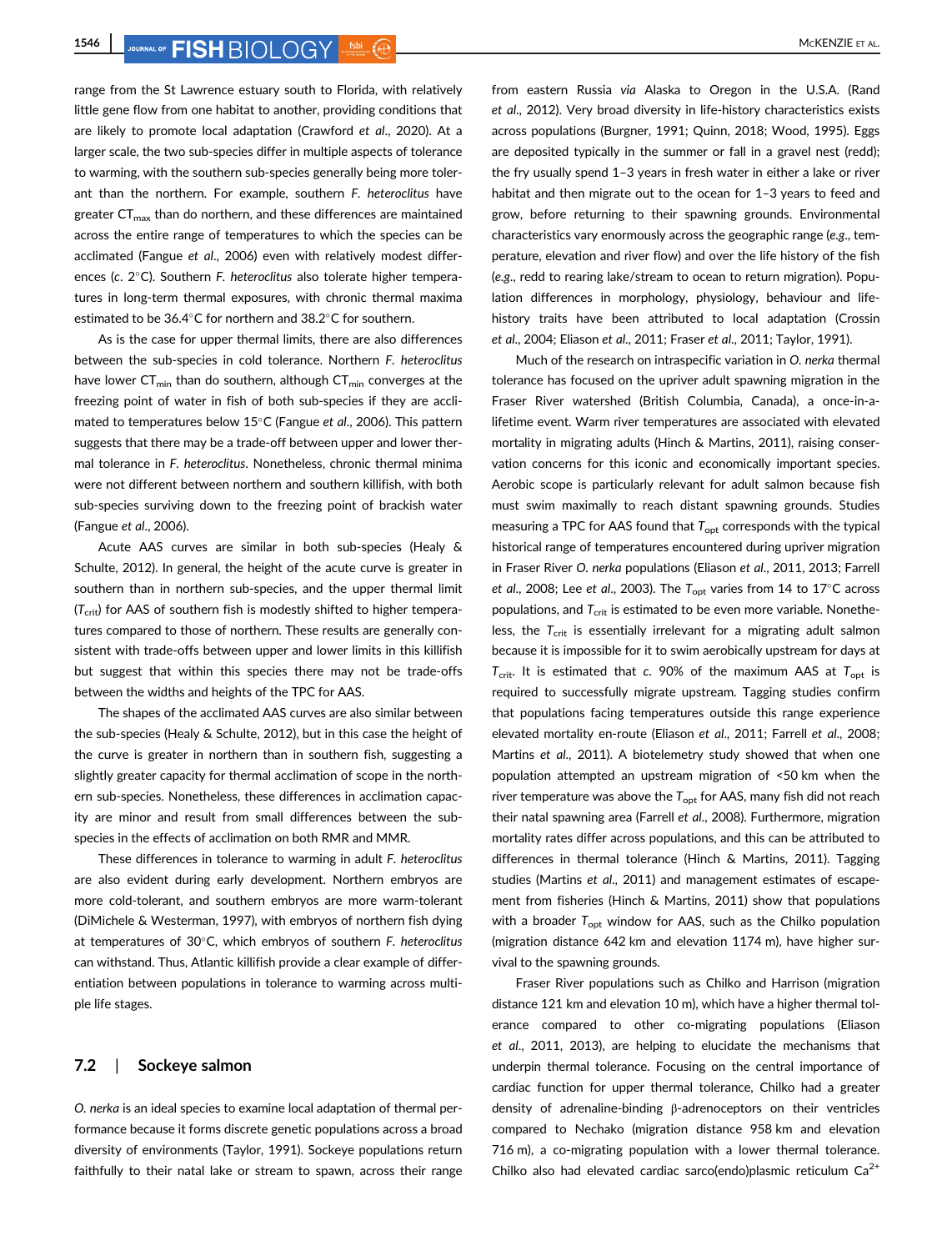ATPase (SERCA) activity compared to three other populations. This suggests that the capacity to use adrenaline and cycle  $Ca<sup>2+</sup>$  within the cardiomyocytes at high temperature may support cardiac performance and thus improve thermal tolerance. These ideas require further study, but like the Biotest perch (Sandblom et al., 2016) enhancements to cardiac performance can reflect a better thermal performance of AAS.

One study also examined  $CT_{max}$  and its relation to cardiac  $T_{AB}$  across four populations of O. nerka fry (Chen et al., 2013). Eggs were collected from nine sockeye salmon spawning grounds, reared in a common garden environment at 10, 14 and 16 $^{\circ}$ C, and the resultant fry were all held at ambient temperatures (5-7 $^{\circ}$ C). Across all populations, CT<sub>max</sub> was higher for fry reared at the lowest temperature (reflective of natal rearing temperatures) and decreased with warmer, stressful rearing temperatures. CT<sub>max</sub> also varied among populations, which strongly depended on body size. Interestingly, the  $T_{AB}$  was similar across four populations incubated at 10 $^{\circ}$ C but differed across populations incubated at 14 $^{\circ}$ C (a thermally stressful temperature). Chilko fry reared at  $14^{\circ}$ C had the lowest  $T_{AB}$ , but the highest overall  $f_H$  across all temperatures. Chilko fry inhabit a glacial lake at high elevation and thus may be locally adapted to cooler temperatures at this life stage.

Thus, there is very strong evidence that thermal tolerance has a genetic component, and that variation in tolerance among sub-species or populations is linked to local adaptation, with F. heteroclitus and O. nerka providing detailed empirical studies of the physiological manifestations of such adaptation.

#### 7.3 | Rainbow trout

Studies on rainbow trout provide ample evidence of variation in thermal tolerance in populations and strains across different sites. The rainbow trout is a model species for fish physiologists globally, and therefore its thermal and cardiorespiratory physiologies are very well studied. Generally regarded as a cold-water species within its range of Pacific coastal waters and tributary streams from the Kamchatka Peninsula to northern Mexico (Behnke, 2002), rainbow trout have been introduced onto all continents except Antarctica (Crawford et al., 2008), suggesting a tremendous physiological plasticity and perhaps adaptability. The inland strain of redband trout O. mykiss gairdneri inhabits desert streams where summer daytime highs can approach  $30^{\circ}$ C (Chen et al., 2018a). Three domesticated strains of O. mykiss raised and tested in common garden hatchery conditions exhibited differences in  $CT_{\text{max}}$  (Zhang et al., 2018). The strain with the highest  $CT_{\text{max}}$  also had the best cardiorespiratory performance (highest MMR and AAS). Importantly, the strain with superior  $CT_{max}$ and high aerobic capacity also had a lower critical partial pressure for tolerance of hypoxia ( $P_{\text{crit}}$ ). This indicates a potential genetically based link between tolerance of warming and of hypoxia, which is another major stressor associated with global change (Zhang et al., 2018). Thus, there are marked differences in thermal tolerance among strains and populations that have a genetic basis, opening up interesting research perspectives and possibilities.

The  $CT_{\text{max}}$  for O. mykiss depends on acclimation temperature (Table 2), increasing from c. 27 $\textdegree$ C for animals acclimated to 8 $\textdegree$ C to almost 32°C for those acclimated to 25°C (Figure 3). Intraspecific variation in thermal tolerance is revealed by population (or strain) differences in  $CT_{max}$ . Similarly, intraspecific differences in thermal sensitivity of growth are evident in Californian O. mykiss, where the Mount Shasta strain acclimated to 22-25°C grew 18% faster than the Eagle Lake strain (Myrick & Cech, 2000). An excellent example of thermal adaptation occurred when the O. mykiss irideus strain was introduced into the Pemberton Freshwater Hatchery Centre, Western Australia, about 50 years ago (Molony, 2001; Molony et al., 2004). A breeding population was maintained at the hatchery despite mass mortalities during high summer temperature events, an example of "hard selection" which resulted in the emergence of a warm-tolerant H-strain (Molony et al., 2004) that had less genetic diversity (Ward et al., 2003) than its parental stock (the S-strain). When acclimated to 15°C, the H-strain has a  $CT_{max}$  in excess of 29°C and can maintain 90% of peak AAS up to 20°C during acute warming, with peak AAS at  $18^{\circ}$ C (Chen et al., 2015). Investigating how the animals acclimate successfully to temperatures higher than the  $15^{\circ}$ C is an interesting topic for future study because the Pemberton Hatchery staff routinely feed their H-strain at temperatures up to  $23^{\circ}$ C, a temperature well beyond the U.S. Environmental Protection Agency recommendation of  $18^{\circ}$ C for the 7 day average for daily maxima when managing O. mykiss habitats in the Pacific Northwest (USEPA, 2003).

In contrast to the bell-shaped TPC for AAS for the Australian Hstrain, wild O. mykiss irideus tested riverside in a mobile laboratory after capturing from the Tuolumne River in central California, with an ambient habitat temperature of 14-24°C, had an unusually flat TPC for AAS during acute warming (Figure 4; Verhille et al., 2016). Although peak AAS was at 21.2 $^{\circ}$ C, AAS varied slightly (<5%) between 17.8 and 24.6 $^{\circ}$ C; factorial aerobic scope (FAS, namely MMR/SMR) decreased with test temperature in both of these heat-tolerant O. mykiss irideus populations because SMR increased more than MMR (Figure 4). Nonetheless, at  $25^{\circ}$ C the FAS of the Tuolumne River population (2.1) was slightly greater than that of the H-strain (1.8; Chen et al., 2015).

Redband trout are an example of thermal adaptation to warm conditions, with geographically isolated populations that inhabit both desert (e.g., Little Jacks Creek) and montane (e.g., Keithley and Fawn Creeks) habitats in Idaho, U.S.A., where daily and seasonal temperature oscillations differ considerably (Chen et al., 2018b). There are clear indications that the desert population has adapted its physiology to tolerate the warmer temperatures of its habitat (Chen et al., 2018a, 2018b); they have a significantly higher  $CT_{\text{max}}$  (by 1°C) and a broader thermal window for AAS ( $>3^{\circ}$ C) than the montane populations (Figure 3). These phenotypic traits were associated with differential expression of genes involved in stress responses, metabolic activity and the neuroendocrine system. In addition, the desert population has a 20% higher maximum  $f_H$  than the montane population (Chen et al., 2018b), which again opens up interesting perspectives to investigate the underlying genetic pathways for cardiac function.

With the exception of the growth study of Myrick and Cech (2000), the population comparisons of thermal performance and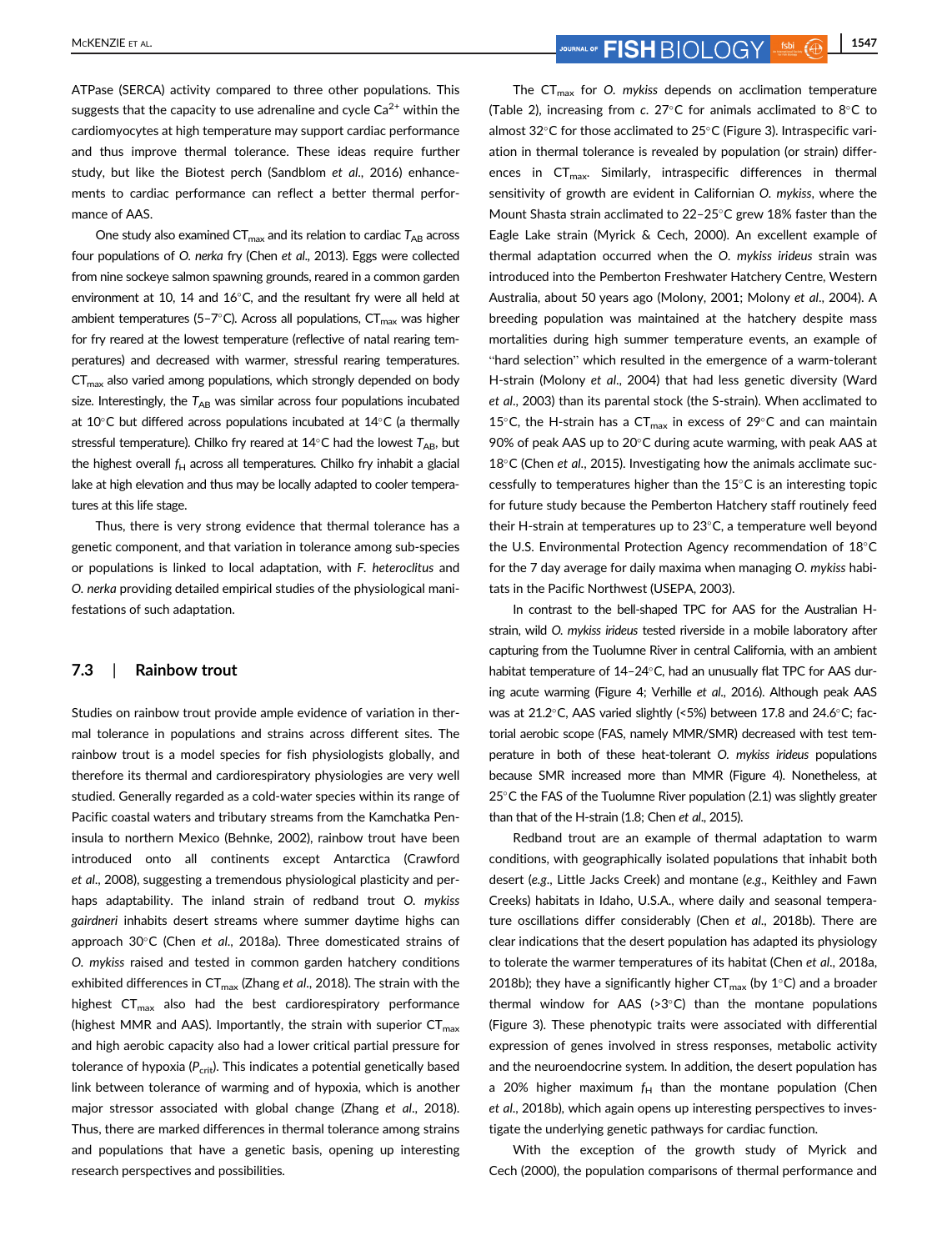

**FIGURE 4** Maximum oxygen uptake ( $O_{2\text{max}}$ ; a), absolute aerobic scope (AAS; b) and factorial aerobic scope (FAS; c) over a range of acute temperatures in various studies on Oncorhynchus spp. The studies had different settings, testing protocols and analytical techniques, as well as acclimation temperatures (indicated), but not all the differences in the curves can be attributed to these. A red vertical dash line marks 18°C as the 7 Day Average of the Daily Maxima criterion for management of rainbow trout habitat in the Pacific Northwest (U.S. Environmental Protection Agency, 2003). Rainbow trout Oncorhynchus mykiss, redband trout O. mykiss gairdneri and chinook salmon O. tshawytscha are in blue, green and orange, respectively. Patterns of lines differentiate the study groups. As noted by Verhille et al. (2016), peak AAS at  $15^{\circ}$ C for the wild Tuolumne River O. mykiss (5.1 mg O $_2$  kg $^{-0.95}$  min $^{-1}$ ) is at the high end of previous laboratory measurements of AAS (1.8-5.8 mg  $O<sub>2</sub>$ kg<sup>−0.95</sup> min<sup>−1</sup>) for O. mykiss at 15°C, but lower than peak AAS (c. 7.3 mg O<sub>2</sub> per kg<sup>−0.95</sup> min<sup>−1</sup>) at 20°C in Australian O. *mykiss* (Chen et al., 2015). Notably, AAS at 24°C for Tuolumne River O. mykiss is greater than other O. mykiss populations. Although peak AAS of the Australian O. mykiss population was 50% greater than for the other two O. mykiss populations, Tuolumne River O. mykiss had the broadest and highest thermal window (from 17.8 to 24.6°C) among the group. ( $\longrightarrow$ ) 13°C O. mykiss, Verhille et al., 2016, (--) 15°C O. mykiss, Chen et al., 2015, (-) 15°C Fawn O. mykiss gairdneri, Chen et al., 2018,  $(--)$  15°C Keithley O. mykiss gairdneri, Chen et al., 2018,  $($   $)$  15°C Little Jacks O. mykiss gairdneri, Chen et al., 2018,  $($ ,  $)$ 15°C O. tshawytscha, Poletto et al., 2017 and  $(-)$  19°C O. tshawytscha, Poletto et al., 2017

cardiac tolerance have not considered the potential significance of temperature acclimation, which is so important for  $CT_{max}$  (Table 2, Figure 2). The chinook salmon is closely related to O. mykiss, and plasticity in thermal performance of the Californian fall-run O. tshawytscha from the Mokelumne River Hatchery has been described earlier. The Tuolumne River rainbow trout showed a similar thermal insensitivity (Verhille et al., 2016) (Figure 3). Thus, Californian fall-run O. tshawytscha and possibly Tuolumne River O. mykiss may have a broad thermal range for peak AAS, but a limited capacity to acclimate to warm temperatures. Muñoz et al. (2015) reared O. tshawytscha at  $10^{\circ}$ C, 4 $^{\circ}$ C higher than the present-day rearing at 6°C, and measured  $f_{Hmax}$  finding that  $T_{AB}$  and the temperature of peak maximum  $f_H$  ( $T_{\text{peakft}}$ ) increased by 2°C, whereas  $T_{\text{arr}}$  was unchanged. Therefore, O. tshawytscha show standing phenotypic variation and perhaps also have underlying genetic variation for  $T_{AB}$  and  $T_{peakfH}$ , but not for  $T_{\text{arr}}$ .

The wide geographic distribution of O. mykiss shows an impressive capacity for phenotypic plasticity of this species that can have genomic or physiological origins. Studies on the warm-adapted Australian rainbow trout and redband trout provide a perspective on how the selection pressure of warm temperature might shape traits of tolerance. The general pattern that emerges is that a TPC flattens at high temperatures to extend the thermal window and support sufficient scope for activity. This is underpinned by cardiac performance, with maximum  $f_H$  sustained at warm temperatures, thereby increasing  $T_{AB}$ . These cardiac responses may be mechanisms underlying the higher  $CT_{max}$  of trout strains and populations living at warm temperatures.

# 8 | BROAD-SCALE STRUCTURED VARIATION IN THERMAL TOLERANCE

At a geographic scale, variation in thermal tolerance is expected to be structured by large-scale environmental gradients and may reflect both plastic responses and underlying genetic diversity (Bennett et al., 2019). A well-known example of large-scale structured variation in thermal tolerance is related to the latitudinal range of a species (Bennett et al., 2019; Comte & Olden, 2017), as this defines the range of temperatures that individuals are exposed to annually and over evolutionary time (Payne et al., 2016). At temperate latitudes the thermal variability is higher than in the tropics and polar regions, such that tropical and polar species are typically considered to be stenothermal. Tropical species also live closer to their upper thermal limits (Comte & Olden, 2017), such that there would be less thermal margin for standing variation in tolerance to persist in tropical latitudes. Therefore, an expectation might be that temperate species would have greater variation in  $CT_{max}$  compared to tropical or polar counterparts. Nati et al. (2020) calculated intraspecific variation in  $CT_{max}$  for 203 species ( $N = 127$  fresh water,  $N = 76$  marine), based simply on the standard deviation of the mean. A phylogenetically informed analysis revealed that intraspecific variation in  $CT_{max}$  was greater in temperate than in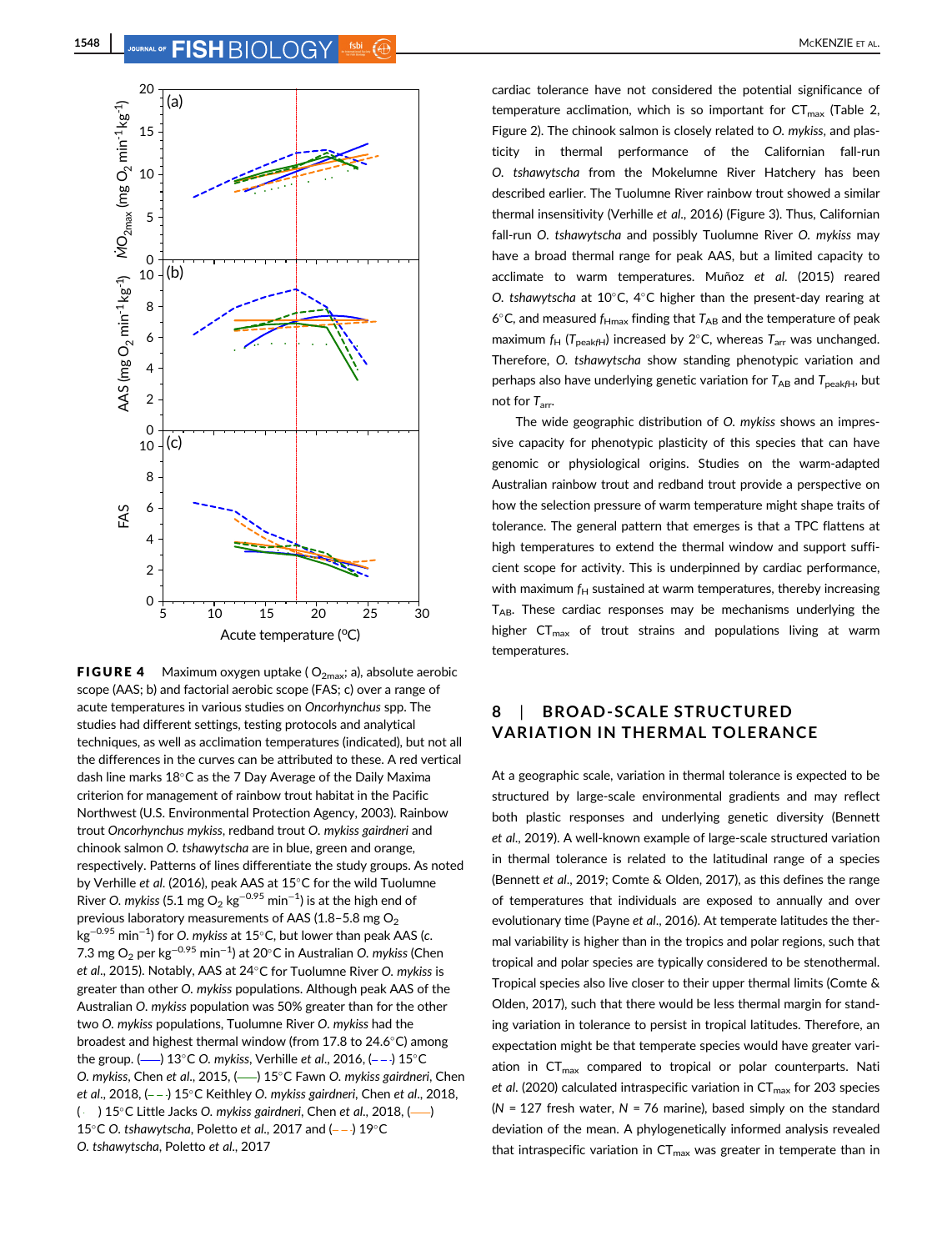MCKENZIE ET AL. **1549 FISH**  $\bigcirc$   $\bigcirc$   $\bigcirc$   $\bigcirc$   $\bigcirc$   $\bigcirc$   $\bigcirc$   $\bigcirc$   $\bigcirc$   $\bigcirc$   $\bigcirc$   $\bigcirc$   $\bigcirc$   $\bigcirc$   $\bigcirc$   $\bigcirc$   $\bigcirc$   $\bigcirc$   $\bigcirc$   $\bigcirc$   $\bigcirc$   $\bigcirc$   $\bigcirc$   $\bigcirc$   $\bigcirc$   $\bigcirc$   $\bigcirc$   $\bigcirc$   $\bigcirc$   $\bigcirc$   $\bigcirc$   $\bigcirc$ 

tropical species, whereas there were very little data on polar species to include them in the analysis. There was a very strong phylogenetic signal in thermal tolerance, at the level of the family. This may indicate, at least in part, that species in many families share a common thermal history over evolutionary time and therefore have a similar thermal physiology (Nati et al., 2020

). This is a fertile area for future research.

# 9 | ECOLOGICAL AND EVOLUTIONARY SIGNIFICANCE OF INTRASPECIFIC VARIATION

The broad arguments about the significance of plasticity and genetic diversity to species vulnerability to global change have been made many times earlier and are now accepted wisdom. Nonetheless, it is interesting to interpret the empirical data of thermal tolerance in the light of specific theories about the ecological and evolutionary significance of intraspecific variation, in particular, to focus on the proposed mechanisms by which the extent of such variation may influence vulnerability to environmental stressors (Mimura et al., 2017; Moran et al., 2016; Pacifici et al., 2015).

Among the various mechanisms by which intraspecific variation in thermal tolerance could influence the sensitivity of a species to the impacts of global warming, the portfolio effect may be of particular significance (Bolnick et al., 2011; Moran et al., 2016). It is named in analogy to sensitivity to fluctuations in stock markets, where having a broad portfolio reduces the likelihood of losing all your investments. Greater variation within and among populations can buffer negative effects of climactic stressors and reduce the overall risk of negative effects on stability of the species. This effect does not require that variation is heritable, just that structured variation exists (Bolnick et al., 2011; Moran et al., 2016). An oft-cited example is the Alaskan sockeye salmon fishery which depends on hundreds of discrete salmon runs. Asynchrony in timing among local populations and cohorts reduces annual variability in overall migratory returns more than two-fold compared to if the populations were all synchronous, thereby contributing to long-term sustainability (Schindler et al., 2010). For tolerance of warming, one example where a portfolio effect might contribute to differences in vulnerability is latitudinal structuring, with the greater variation in  $CT_{\text{max}}$  in temperate species compared to tropical species (Nati et al., 2020).

The "sampling effect" is linked to the portfolio effect but is more specific, being where possessing a broad range of phenotypes (and genotypes) within a population increases the likelihood that one has a high tolerance (Bolnick et al., 2011; Moran et al., 2016; Pacifici et al., 2015). This would also be relevant to the changes in the extent of variation in  $CT_{max}$  with latitude (Nati et al., 2020), but may also underlie the response to hard selection for heat tolerance in rainbow trout farmed in Australia (Chen et al., 2015). The theory of "increased degree" is where populations themselves may have rather narrow and restricted variation in thermal sensitivity but tolerance differs widely among them, so broadening the overall range of tolerance in the species as a whole (Bolnick et al., 2011; Moran et al., 2016). This concept might be applied to the Fraser river sockeye populations because their individual thermal ranges for optimal AAS are quite narrow compared to other species, but population differences in  $T_{\text{opt}}$  exist (Eliason et al., 2011). By contrast, one potential negative effect of having low intraspecific variation, or restricted variation within each population, is the risk of a local extinction (Moran et al., 2016). Here, the Fraser river sockeye salmon is also a prime example (Eliason et al., 2011). It remains a challenge for physiologists to provide data in support of these various hypotheses.

The effects mentioned so far do not distinguish whether diversity is phenotypic or genetic. The other major concept that defines vulnerability of a species to global warming is its adaptability or evolvability, which obviously focuses on heritable genetic variation (Bolnick et al., 2011; Mimura et al., 2017; Pacifici et al., 2015). The concept is simple; having a large degree of heritable variation can provide genotypes for new selections in a changing environment and contribute to populations fitting into the new environment (Bolnick et al., 2011; Mimura et al., 2017; Pacifici et al., 2015). Very little is known about the relative adaptability of species although it would seem selfevident that highly eurythermal species with short generation times, such as Atlantic killifish, would be more adaptable than the more stenothermal and longer-lived salmonids. Ongoing innovations in molecular biology may allow the direct investigation of functional genetic variants responsible for adaptation (Mimura et al., 2017; Razgour et al., 2019). For example, genomic studies of local adaptations can reveal the extent of molecular genetic diversity and how it relates to tolerance phenotypes and to prevailing environmental conditions at sites across a species' range (Razgour et al., 2019).

Overall, the authors of this study are far from understanding how variation in heat tolerance within species can actually contribute to their relative vulnerability to warming, and whether this occurs by any of the mechanisms proposed earlier. Improvements in technologies for rapid phenotyping of fishes, coupled with advances in sequencing, may provide access to testing the theories.

#### 10 | CONCLUSIONS

There are well-established methods to investigate and assess intraspecific variation in tolerance of warming in fishes that can define absolute tolerance boundaries and how temperature affects performance within these. Nonetheless, the knowledge base is limited, and therefore more research is required to establish patterns that hold across multiple species. The evidence that tolerance changes systematically with life stages, and possibly with size as fishes become mature, should definitely be explored further and considered in projections of the sensitivity of species to future warming challenges. Phenotypic plasticity can reduce sensitivity to thermal stress, but there is an evidence that upper thermal tolerance has a "ceiling" in fishes, both in terms of  $CT_{\text{max}}$  and capacity to raise MMR when warmed. Effective plasticity in aerobic performance may involve maintaining broad thermal breadth in the short term and thermal compensation of basal metabolism by acclimation over the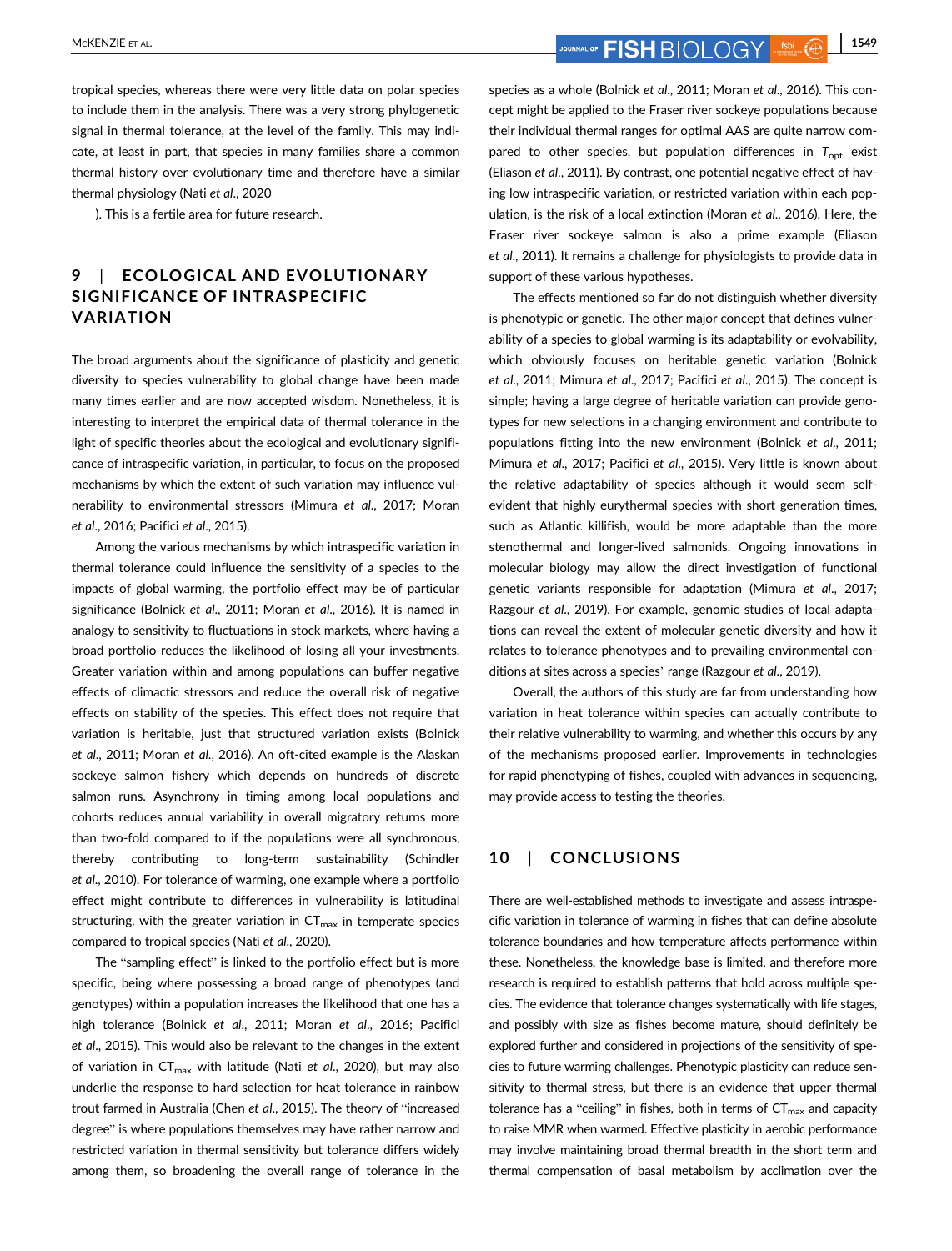# **1550** JOURNAL OF **FISH** RIOL OGY 560 C LEAL.

longer term. Having extensive heritable genetic variation is expected to improve the potential for adaptability; nonetheless, this remains to be demonstrated. Overall, the existing empirical data cannot yet provide any insights into specific mechanisms linking intraspecific variation to vulnerability, such as the portfolio effect or adaptability/evolvability.

Nonetheless, the fact that intraspecific variation in tolerance is such an important component of overall species vulnerability highlights the need for further research into this component of biodiversity. It is also a clear message that such intraspecific variation should be fostered, managed and conserved whenever possible (Mimura et al., 2017; Moran et al., 2016; Pacifici et al., 2015). Promising avenues to evaluate the ecological and evolutionary significance of intraspecific variation include genomics and modelling. Advances in sequencing are opening up means to infer a role for physiological adaptation to the environment by linking genome-wide scans to prevailing environmental conditions (Mimura et al., 2017; Razgour et al., 2019). There are also methods to incorporate individual variation in physiological tolerance into mechanistic niche models (Kearney & Porter, 2009; Moran et al., 2016; Pacifici et al., 2015), although this has not yet been achieved for fishes.

#### ACKNOWLEDGEMENTS

The authors are grateful to Valentina di Santo for providing some of the data on  $CT_{max}$  reported in Table 1. Y.Z. was supported by an Elizabeth R. Howland Fellowship and a George Weston Ltd. Doctoral Fellowship; E.J.E. by Hellman Fellows Fund; F.R.B. by a CAPES Doctoral bursary; J.J.H.N. by a Marie-Curie Personal fellowship, whereas P.M.S. and A.P.F. were supported by grants from the Natural Sciences and Engineering Research Council of Canada (NSERC), and A.P.F. holds a Canada Research Chair.

#### ORCID

David J. McKenzie D <https://orcid.org/0000-0003-0961-9101>

#### REFERENCES

- Angilletta, M. (2009). Thermal adaptation: A theoretical and empirical synthesis. Oxford, England: Oxford University Press.
- Anttila, K., Couturier, C. S., Øverli, Ø., Johnsen, A., Marthinsen, G., Nilsson, G. E., & Farrell, A. P. (2014). Atlantic Salmon show capability for cardiac acclimation to warm temperatures. Nature Communications, 5, 1–6.
- Anttila, K., Dhillon, R. S., Boulding, E. G., Farrell, A. P., Glebe, B. D., Elliott, J. A. K., … Schulte, P. M. (2013). Variation in temperature tolerance among families of Atlantic Salmon (Salmo salar) is associated with hypoxia tolerance, ventricle size and myoglobin level. Journal of Experimental Biology, 216, 1183–1190.
- Anttila, K., Mauduit, F., Le Floch, S., Claireaux, G., & Nikinmaa, M. (2017). Influence of crude oil exposure on cardiac function and thermal tolerance of juvenile rainbow trout and European Sea bass. Environmental Science and Pollution Research, 24, 19624–19634.
- Atkinson, D. (1994). Temperature and organism size—A biological law for ectotherms? Advances in Ecological Research, 25, 1–58.
- Atkinson, D., & Sibly, R. M. (1997). Why are organisms usually bigger in colder environments? Making sense of a life history puzzle. Trends in Ecology and Evolution, 12, 235–239.
- Audzijonyte, A., Barneche, D. R., Baudron, A. R., Belmaker, J., Clark, T. D., Marshall, C. T., … van Rijn, I. (2019). Is oxygen limitation in warming

waters a valid mechanism to explain decreased body sizes in aquatic ectotherms? Global Ecology and Biogeography, 28, 64–77.

- Audzijonyte, A., Richards, S. A., Stuart-Smith, R. D., Pecl, G., Edgar, G. J., Barrett, N. S., … Blanchard, J. L. (2020). Fish body sizes change with temperature but not all species shrink with warming. Nature Ecology and Evolution, 1, 1–6.
- Baudron, A. R., Needle, C. L., Rijnsdorp, A. D., & Tara Marshall, C. (2014). Warming temperatures and smaller body sizes: Synchronous changes in growth of North Sea fishes. Global Change Biology, 20, 1023–1031.
- Behnke, R. J. (2002). Trout and Salmon of North America. New York, NY: Free Press.
- Beitinger, T., & Lutterschmidt, W. (2011). Temperaturej measures of thermal tolerance. In A. P. Farrell (Ed.), Encyclopedia of fish physiology: From genome to environment (pp. 1695–1702). San Diego, CA: Elsevier Ltd.
- Bennett, S., Duarte, C. M., Marbà, N., & Wernberg, T. (2019). Integrating within-species variation in thermal physiology into climate change ecology. Philosophical Transactions of the Royal Society B: Biological Sciences, 374, 20180550.
- Björnsson, B., & Tryggvadóttir, S. V. (1996). Effects of size on optimal temperature for growth and growth efficiency of immature Atlantic halibut (Hippoglossus hippoglossus L.). Aquaculture, 142, 33–42.
- Blasco, F. R., Esbaugh, A. J., Killen, S., Rantin, F. T., Taylor, E. W., & McKenzie, D. J. (2020b). Using aerobic exercise to evaluate sub-lethal tolerance of acute warming in fishes. Journal of Experimental Biology, 223, jeb218602.
- Blasco, F. R., Taylor, E. W., Leite, C. A. C., Monteiro, D. A., Rantin, F. T., & McKenzie, D. J. (2020a). Tolerance of an acute warming challenge declines with size in Nile tilapia: Evidence of a link to capacity for oxygen uptake. bioRxiv, 2020.12.03.409870.
- Bolnick, D. I., Amarasekare, P., Araújo, M. S., Bürger, R., Levine, J. M., Novak, M., … Vasseur, D. A. (2011). Why intraspecific trait variation matters in community ecology. Trends in Ecology and Evolution, 26, 183–192.
- Bradbury, I. R., Hubert, S., Higgins, B., Borza, T., Bowman, S., Paterson, I. G., … Bentzen, P. (2010). Parallel adaptive evolution of Atlantic cod on both sides of the Atlantic Ocean in response to temperature. Proceedings of the Royal Society B: Biological Sciences, 277, 3725–3734.
- Brett, J. R. (1971). Energetic responses of Salmon to temperature. A study of some thermal relations in the physiology and freshwater ecology of sockeye Salmon ( Oncorhynchus nerka ). American Zoologist, 11, 99–113.
- Burggren, W. W. (2019). Inadequacy of typical physiological experimental protocols for investigating consequences of stochastic weather events emerging from global warming. American Journal of Physiology, Regulatory, Integrative and Comparative Physiology, 316, R318–R322.
- Burgner, R. L. (1991). Life history of sockeye Salmon. In C. Groot & L. Margolis (Eds.), Pacific salmon life histories (pp. 1–117). Vancouver, BC: UBC Press.
- Carline, R. F., & Machung, J. F. (2001). Critical thermal maxima of wild and domestic strains of trout. Transactions of the American Fisheries Societyan Fisheries, 130, 1211–1216.
- Casselman, M. T., Anttila, K., & Farrell, A. P. (2012). Using maximum heart rate as a rapid screening tool to determine optimum temperature for aerobic scope in Pacific Salmon Oncorhynchus Spp. Journal of Fish Biology, 80, 358–377.
- Chen, Z., Anttila, K., Wu, J., Whitney, C. K., Hinch, S. G., & Farrell, A. P. (2013). Optimum and maximum temperatures of sockeye Salmon (Oncorhynchus nerka ) populations hatched at different temperatures. Canadian Journal of Zoology, 91, 265–274.
- Chen, Z., Farrell, A. P., Matala, A., Hoffman, N., & Narum, S. R. (2018b). Physiological and genomic signatures of evolutionary thermal adaptation in Redband trout from extreme climates. Evolutionary Applications, 11, 1686–1699.
- Chen, Z., Farrell, A. P., Matala, A., & Narum, S. R. (2018a). Mechanisms of thermal adaptation and evolutionary potential of conspecific populations to changing environments. Molecular Ecology, 27, 659–674.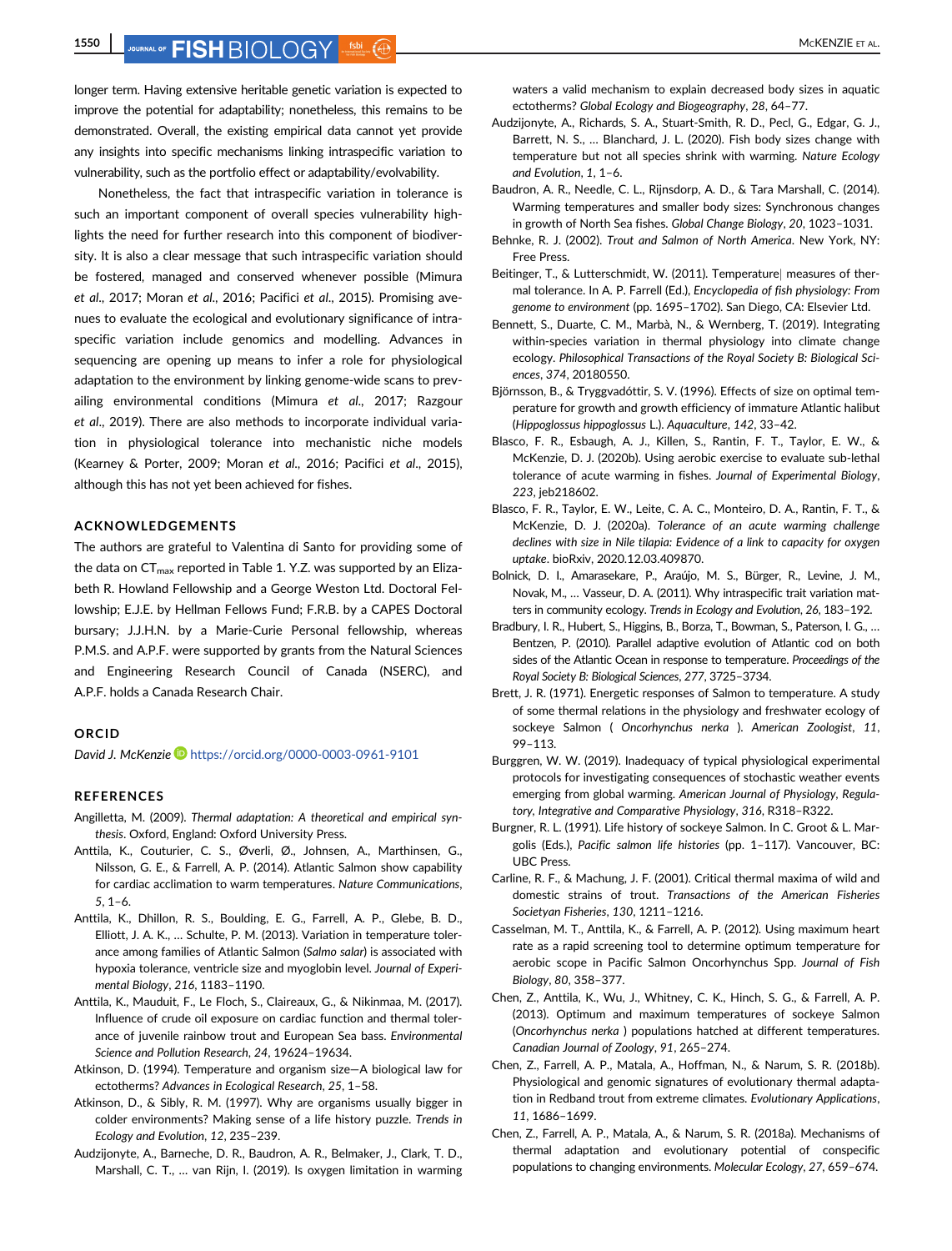MCKENZIE ET AL. **1551** JOURNAL OF **FISH**  $\bigcirc$   $\bigcirc$   $\bigcirc$   $\bigcirc$   $\bigcirc$   $\bigcirc$   $\bigcirc$   $\bigcirc$   $\bigcirc$   $\bigcirc$   $\bigcirc$   $\bigcirc$   $\bigcirc$   $\bigcirc$   $\bigcirc$   $\bigcirc$   $\bigcirc$   $\bigcirc$   $\bigcirc$   $\bigcirc$   $\bigcirc$   $\bigcirc$   $\bigcirc$   $\bigcirc$   $\bigcirc$   $\bigcirc$   $\bigcirc$   $\bigcirc$   $\bigcirc$   $\bigcirc$ 

- Chen, Z., Snow, M., Lawrence, C., Church, A., Narum, S., Devlin, R., & Farrell, A. (2015). Selection for upper thermal tolerance in rainbow trout (Oncorhynchus mykiss Walbaum). The Journal of Experimental Biology, 218, 803–812.
- Cheung, W. W. L., Dunne, J., Sarmiento, J. L., & Pauly, D. (2011). Integrating ecophysiology and plankton dynamics into projected maximum fisheries catch potential under climate change in the Northeast Atlantic. ICES Journal of Marine Science, 68, 1008–1018.
- Claireaux, G., Couturier, C., & Groison, A.-L. (2006). Effect of temperature on maximum swimming speed and cost of transport in juvenile European Sea bass (Dicentrarchus labrax). The Journal of Experimental Biology, 209, 3420–3428.
- Claireaux, G., & Lefrançois, C. (2007). Linking environmental variability and fish performance: Integration through the concept of scope for activity. Philosophical transactions of the Royal Society of London. Series B, Biological sciences, 362, 2031–2041.
- Claireaux, G., Théron, M., Prineau, M., Dussauze, M., Merlin, F. X., & Le Floch, S. (2013). Effects of oil exposure and dispersant use upon environmental adaptation performance and fitness in the European Sea bass, Dicentrarchus labrax. Aquatic Toxicology, 130–131, 160–170.
- Clark, T. D., Roche, D. G., Binning, S. A., Speers-Roesch, B., & Sundin, J. (2017). Maximum thermal limits of coral reef damselfishes are size dependent and resilient to near-Future Ocean acidification. Journal of Experimental Biology, 220, 3519–3526.
- Clark, T. D., Sandblom, E., & Jutfelt, F. (2013). Aerobic scope measurements of fishes in an era of climate change: Respirometry, relevance and recommendations. Journal of Experimental Biology, 216, 2771–2782.
- Collins, M., Sutherland, M., Bouwer, L., Cheong, S.-M., Frölicher, T., Jacot Des Combes, H., … Tibig, L.. (2019). Extremes, Abrupt Changes and Managing Risk. In: H.-O. Pörtner, D.C. Roberts, V. Masson-Delmotte, P. Zhai, M. Tignor, E. Poloczanska, K. Mintenbeck, A. Alegría, M. Nicolai, A. Okem, J. Petzold, B. Rama, N.M. Weyer (eds.). IPCC Special Report on the Ocean and Cryosphere in a Changing Climate. Retrieved from:<https://www.ipcc.ch/srocc/cite-report>
- Comte, L., & Olden, J. D. (2017). Climatic vulnerability of the World's freshwater and Marine fishes. Nature Climate Change, 7, 718–722.
- Cossins, A. R., & Bowler, K. (1987). Temperature biology of animals. London, England: Chapman and Hall.
- Crawford, D. L., Schulte, P. M., Whitehead, A., & Oleksiak, M. F. (2020). Evolutionary physiology and genomics in the highly adaptable killifish (Fundulus heteroclitus). Comprehensive Physiology, 10, 637–671.
- Crawford, S. S., Andrew, A. E., & Muir, M. (2008). Global introductions of Salmon and Trout in the genus Oncorhynchus: 1870-2007. Reviews in Fish Biology and Fisheries, 18, 313–344.
- Crispo, E. (2008). Modifying effects of phenotypic plasticity on interactions among natural selection, adaptation and gene flow. Journal of Evolutionary Biology, 21, 1460–1469.
- Crossin, G. T., Hinch, S. G., Farrell, A. P., Higgs, D. A., Lotto, A. G., Oakes, J. D., & Healey, M. C. (2004). Energetics and morphology of sockeye Salmon: Effects of upriver migratory distance and elevation. Journal of Fish Biology, 65, 788–810.
- Currie, R. J., Bennett, W. A., & Beitinger, T. L. (1998). Critical thermal minima and maxima of three freshwater game-fish species acclimated to constant temperatures. Environmental Biology of Fishes, 51, 187–200.
- Currie, S., & Schulte, P. M. (2014). Thermal stress. In D. H. Evans, J. Claiborne, & S. Currie (Eds.), The physiology of fishes 4th edn (pp. 257–279). Boca Raton, FL: CRC Press.
- Dahlke, F. T., Wohlrab, S., Butzin, M., & Pörtner, H.-O. (2020). Thermal bottlenecks in the life cycle define climate vulnerability of fish. Science, 369, 65–70.
- Dale Becker, C., & Wolford, M. G. (1980). Thermal resistance of juvenile salmonids sublethally exposed to nickel, determined by the critical thermal maximum method. Environmental Pollution. Series A, Ecological and Biological, 21, 181–189.
- Daufresne, M., Lengfellner, K., & Sommer, U. (2009). Global warming benefits the small in aquatic ecosystems. Proceedings of the National Academy of Sciences of the United States of America, 106, 12788–12793.
- Deutsch, C., Ferrel, A., Seibel, B., Portner, H. O., & Huey, R. B. (2015). Climate change tightens a metabolic constraint on Marine habitats. Science, 348, 1132–1136.
- Di Santo, V., & Lobel, P. S. (2017). Body size and thermal tolerance in tropical gobies. Journal of Experimental Marine Biology and Ecology, 487, 11–17.
- DiMichele, L., & Westerman, M. E. (1997). Geographic variation in development rate between populations of the teleost Fundulus heteroclitus. Marine Biology, 128, 1–7.
- Donelson, J. M., Salinas, S., Munday, P. L., & Shama, L. N. S. (2018). Transgenerational plasticity and climate change experiments: Where do we go from here? Global Change Biology, 24, 13–34.
- Doyle, C. M., Leberg, P. L., & Klerks, P. L. (2011). Heritability of heat tolerance in a small Livebearing fish, Heterandria Formosa. Ecotoxicology, 20, 535–542.
- Drost, H. E., Fisher, J., Randall, F., Kent, D., Carmack, E. C., & Farrell, A. P. (2016). Upper thermal limits of the hearts of Arctic cod Boreogadus saida: Adults compared with larvae. Journal of Fish Biology, 88, 718–726.
- Egginton, S., & Sidell, B. D. (1989). Thermal acclimation induces adaptive changes in subcellular structure of fish skeletal muscle. American Journal of Physiology - Regulatory Integrative and Comparative Physiology, 256, R1–R9.
- Ekström, A., Jutfelt, F., & Sandblom, E. (2014). Effects of autonomic blockade on acute thermal tolerance and cardioventilatory performance in rainbow trout, Oncorhynchus mykiss. Journal of Thermal Biology, 44, 47–54.
- Eliason, E. J., & Anttila, K. (2017). Temperature and the cardiovascular system. In A. K. Gamperl, T. E. Gillis, A. P. Farrell, & C. J. Brauner (Eds.), Fish physiology (Vol. 36B, pp. 235–297). San Diego, CA: Elsevier Inc.
- Eliason, E. J., Clark, T. D., Hague, M. J., Hanson, L. M., Gallagher, Z. S., Jeffries, K. M., … Farrell, A. P. (2011). Differences in thermal tolerance among sockeye Salmon populations. Science (New York, N.Y.), 332, 109–112.
- Eliason, E. J., Wilson, S. M., Farrell, A. P., Cooke, S. J., & Hinch, S. G. (2013). Low cardiac and aerobic scope in a coastal population of sockeye Salmon Oncorhynchus nerka with a short upriver migration. Journal of Fish Biology, 82, 2104–2112.
- Fangue, N. A., Hofmeister, M., & Schulte, P. M. (2006). Intraspecific variation in thermal tolerance and heat shock protein gene expression in common killifish, Fundulus heteroclitus. Journal of Experimental Biology, 209, 2859–2872.
- Fangue, N. A., Mandic, M., Richards, J. G., & Schulte, P. M. (2008). Swimming performance and energetics as a function of temperature in killifish Fundulus heteroclitus. Physiological and Biochemical Zoology, 81, 389–401.
- Farrell, A. P. (2009). Environment, antecedents and climate change: Lessons from the study of temperature physiology and river migration of salmonids. Journal of Experimental Biology, 212, 3771–3780.
- Farrell, A. P. (2016). Pragmatic perspective on aerobic scope: Peaking, plummeting, Pejus and apportioning. Journal of Fish Biology, 88, 322–343.
- Farrell, A. P., Hinch, S. G., Cooke, S. J., Patterson, D. A., Crossin, G. T., Lapointe, M., & Mathes, M. T. (2008). Pacific Salmon in hot water: Applying aerobic scope models and biotelemetry to predict the success of spawning migrations. Physiological and Biochemical Zoology, 81, 697–708.
- Ferreira, E. O., Anttila, K., & Farrell, A. P. (2014). Thermal optima and tolerance in the Eurythermic goldfish (Carassius auratus): Relationships between whole-animal aerobic capacity and maximum heart rate. Physiological and Biochemical Zoology, 87, 599–611.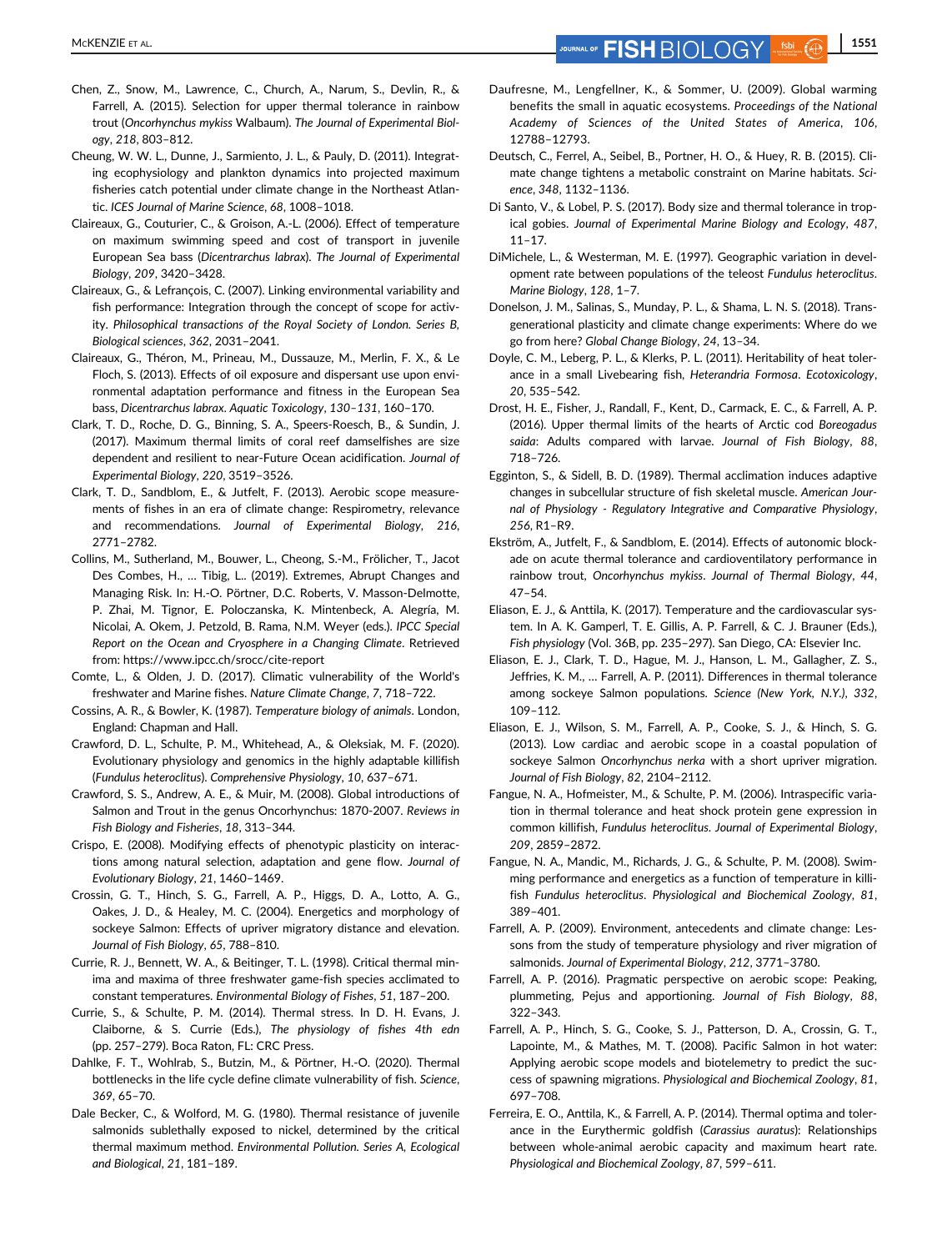# **1552** JOURNAL OF **FISH** RIOL OGY 560 C **C**

- Flynn, E. E., & Todgham, A. E. (2018). Thermal windows and metabolic performance curves in a developing Antarctic fish. Journal of Comparative Physiology B: Biochemical, Systemic, and Environmental Physiology, 188, 271–282.
- Fox, R. J., Donelson, J. M., Schunter, C., Ravasi, T., & Gaitán-Espitia, J. D. (2019). Beyond buying time: The role of plasticity in phenotypic adaptation to rapid environmental change. Philosophical Transactions of the Royal Society B: Biological Sciences, 374, 20180174.
- Fraser, D. J., Weir, L. K., Bernatchez, L., Hansen, M. M., & Taylor, E. B. (2011). Extent and scale of local adaptation in salmonid fishes: Review and meta-analysis. Heredity, 106, 404–420.
- Frölicher, T. L., & Laufkötter, C. (2018). Emerging risks from Marine heat waves. Nature Communications, 9, 2015–2018.
- Fry, F. E. J. (1947). The effects of the environment on animal activity. University of Toronto Studies: Biological Series, 55, 1–62.
- Fry, F. E. J. (1957). The aquatic respiration of fish. In M. E. Brown (Ed.), The physiology of fishes (Vol. 1, pp. 1–63). New York, NY: Academic Press.
- Fry, F. E. J. (1971). The effect of environmental factors on the physiology of fish. In W. S. Hoar & D. J. Randall (Eds.), Fish physiology (Vol. 1, pp. 1–98). New York, NY: Academic Press.
- Galbreath, P. F., Adams, N. D., Sherrill, L. W., & Martin, T. H. (2006). Thermal tolerance of diploid versus triploid rainbow trout and brook trout assessed by time to chronic lethal maximum. Environmental Biology of Fishes, 75, 183–193.
- Glazier, D. S. (2020). Activity alters how temperature influences intraspecific metabolic scaling: Testing the metabolic-level boundaries hypothesis. Journal of Comparative Physiology B: Biochemical, Systemic, and Environmental Physiology, 190, 445–454.
- Gradil, K. J., Garner, S. R., Wilson, C. C., Farrell, A. P., & Neff, B. D. (2016). Relationship between cardiac performance and environment across populations of Atlantic Salmon (Salmo salar): A common garden experiment implicates local adaptation. Evolutionary Ecology, 30, 877–886.
- Gräns, A., Jutfelt, F., Sandblom, E., Jönsson, E., Wiklander, K., Seth, H., … Axelsson, M. (2014). Aerobic scope fails to explain the detrimental effects on growth resulting from warming and elevated CO2 in Atlantic halibut. The Journal of Experimental Biology, 217, 711–717.
- Grinder, R. M., Bassar, R. D., & Auer, S. K. (2020). Upper thermal limits are repeatable in Trinidadian guppies. Journal of Thermal Biology, 90, 102597.
- Gunderson, A. R., & Stillman, J. H. (2015). Plasticity in thermal tolerance has limited potential to buffer ectotherms from global warming. Proceedings of the Royal Society B: Biological Sciences, 282, 20150401.
- Habary, A., Johansen, J. L., Nay, T. J., Steffensen, J. F., & Rummer, J. L. (2017). Adapt, move or die – How will tropical coral reef fishes cope with ocean warming? Global Change Biology, 23, 566–577.
- Healy, T. M., Brennan, R. S., Whitehead, A., & Schulte, P. M. (2018). Tolerance traits related to climate change resilience are independent and polygenic. Global Change Biology, 24, 5348–5360.
- Healy, T. M., & Schulte, P. M. (2012). Thermal acclimation is not necessary to maintain a wide thermal breadth of aerobic scope in the common killifish (Fundulus heteroclitus). Physiological and Biochemical Zoology, 85, 107–119.
- Hinch, S. G., & Martins, E. G. (2011). A review of potential climate change effects on survival of fraser river sockeye salmon and an analysis of interannual trends in en route loss and pre-spawn mortality the cohen commission of inquiry into the decline of Sockeye Salmon in the Fraser River.
- Hoefnagel, K. N., & Verberk, W. C. E. P. (2015). Is the temperature-size rule mediated by oxygen in aquatic ectotherms? Journal of Thermal Biology, 54, 56–65.
- Illing, B., Downie, A. T., Beghin, M., & Rummer, J. L. (2020). Critical thermal maxima of early life stages of three tropical fishes: effects of rearing temperature and experimental heating rate. Journal of Thermal Biology, 90, 102582.
- Ineno, T., Tamaki, K., Yamada, K., Kodama, R., Tsuchida, S., Tan, E., … Watabe, S. (2018). Thermal tolerance of a thermally selected strain of

rainbow trout Oncorhynchus mykiss and the pedigrees of its F1 and F2 generations indicated by their critical thermal maxima. Fisheries Science, 84, 671–679.

- Ineno, T., Tsuchida, S., Kanda, M., & Watabe, S. (2005). Thermal tolerance of a rainbow trout Oncorhynchus mykiss strain selected by hightemperature breeding. Fisheries Science, 71, 767–775.
- IPCC. (2014). Climate change 2014: Synthesis report. Geneva, Switzerland: Intergovernmental Panel on Climate Change.
- Jackson, T. R., Ferguson, M. M., Danzmann, R. G., Fishback, A. G., Ihssen, P. E., O'Connell, M., & Crease, T. J. (1998). Identification of two QTL influencing upper temperature tolerance in three rainbow trout (Oncorhynchus mykiss) half-sib families. Heredity, 80, 143–151.
- Jayasundara, N., & Somero, G. N. (2013). Physiological plasticity of cardiorespiratory function in a Eurythermal Marine teleost, the Longjaw Mudsucker, Gillichthys mirabilis. Journal of Experimental Biology, 216, 2111–2121.
- Jensen, L. F., Hansen, M. M., Pertoldi, C., Holdensgaard, G., Mensberg, K. L. D., & Loeschcke, V. (2008). Local adaptation in Brown trout early life-history traits: Implications for climate change adaptability. Proceedings of the Royal Society B: Biological Sciences, 275, 2859–2868.
- Johnston, I., & Lucking, M. (1978). Temperature induced variation in the distribution of different types of muscle fibre in the goldfish (Carassius auratus). Journal of Comparative Physiology B, 124, 111–116.
- Johnston, I. A. (1982). Capillarisation, oxygen diffusion distances and mitochondrial content of carp muscles following acclimation to summer and winter temperatures. Cell and Tissue Research, 222, 325–337.
- Jutfelt, F., Norin, T., Ern, R., Overgaard, J., Wang, T., McKenzie, D. J., … Clark, T. D. (2018). Oxygen- and capacity-limited thermal tolerance: Blurring ecology and physiology. The Journal of Experimental Biology, 221, jeb169615.
- Kearney, M., & Porter, W. (2009). Mechanistic niche modelling: Combining physiological and spatial data to predict Species' ranges. Ecology Letters, 12, 334–350.
- Killen, S. S., Adriaenssens, B., Marras, S., Claireaux, G., & Cooke, S. J. (2016a). Context dependency of trait repeatability and its relevance for management and conservation of fish populations. Conservation Physiology, 4, 1–19.
- Killen, S. S., Glazier, D. S., Rezende, E. L., Clark, T. D., Atkinson, D., Willener, A. S. T., & Halsey, L. G. (2016b). Ecological influences and morphological correlates of resting and maximal metabolic rates across teleost fish species. The American Naturalist, 187, 592–606.
- Komoroske, L. M., Connon, R. E., Lindberg, J., Cheng, B. S., Castillo, G., Hasenbein, M., & Fangue, N. A. (2014). Ontogeny influences sensitivity to climate change stressors in an endangered fish. Conservation Physiology, 2. [https://doi.org/10.1093/conphys/cou008.](https://doi.org/10.1093/conphys/cou008)
- Le Roy, A., Loughland, I., & Seebacher, F. (2017). Differential effects of developmental thermal plasticity across three generations of guppies (Poecilia reticulata): Canalization and anticipatory matching. Scientific Reports, 7, 1–12.
- LeBlanc, S., Middleton, S., Gilmour, K. M., & Currie, S. (2011). Chronic social stress impairs thermal tolerance in the rainbow trout (Oncorhynchus mykiss). Journal of Experimental Biology, 214, 1721–1731.
- Lee, C. G., Farrell, A. P., Lotto, A., MacNutt, M. J., Hinch, S. G., & Healey, M. C. (2003). The effect of temperature on swimming performance and oxygen consumption in adult sockeye (Oncorhynchus nerka) and Coho (O. kisutch) Salmon stocks. Journal of Experimental Biology, 206, 3239–3251.
- Lee, R. M., & Rinne, J. N. (1980). Critical thermal maxima of five trout species in the southwestern United States. Transactions of the American Fisheries Society, 109, 632–635.
- Lefevre, S. (2016). Are global warming and ocean acidification conspiring against Marine ectotherms ? A meta-analysis of the respiratory effects of elevated temperature, high CO 2 and their interaction. Conservation Physiology, 4, 1-31.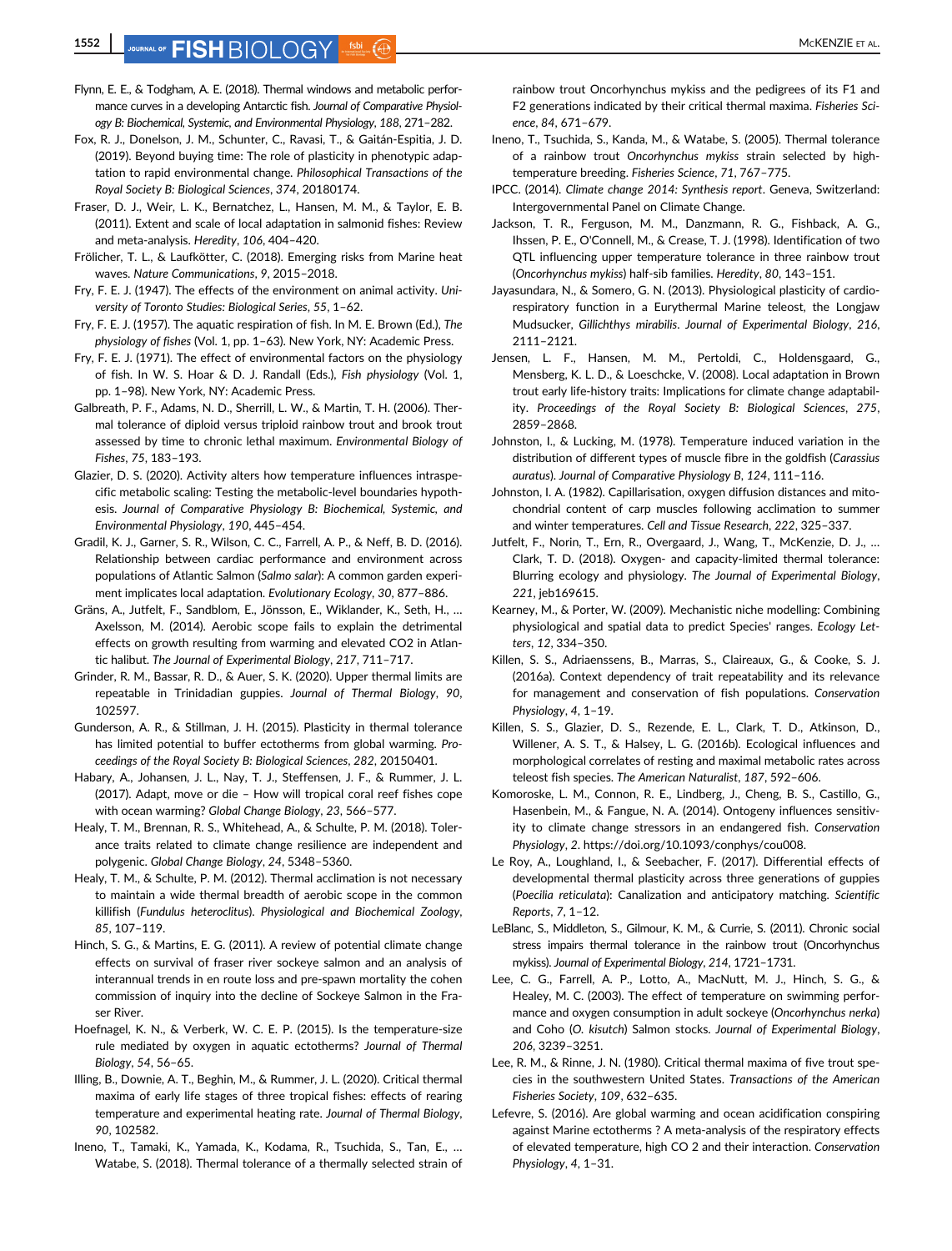MCKENZIE ET AL. **1553 FISH**  $\overline{B}$   $\overline{C}$   $\overline{C}$   $\overline{C}$   $\overline{D}$   $\overline{D}$   $\overline{D}$   $\overline{D}$   $\overline{D}$   $\overline{D}$   $\overline{D}$   $\overline{D}$   $\overline{D}$   $\overline{D}$   $\overline{D}$   $\overline{D}$   $\overline{D}$   $\overline{D}$   $\overline{D}$   $\overline{D}$   $\overline{D}$   $\over$ 

- Lefevre, S., McKenzie, D. J., & Nilsson, G. E. (2017). Models projecting the fate of fish populations under climate change need to be based on valid physiological mechanisms. Global Change Biology, 23, 3449–3459.
- Leiva, F. P., Calosi, P., & Verberk, W. C. E. P. (2019). Scaling of thermal tolerance with body mass and genome size in ectotherms: A comparison between water- and air-breathers. Philosophical Transactions of the Royal Society B: Biological Sciences, 374(1778), 20190035.
- Little, A. G., Loughland, I., & Seebacher, F. (2020). What do warming waters mean for fish physiology and fisheries? Journal of Fish Biology, 97, 328–340.
- Lutterschmidt, W. I., & Hutchison, V. H. (1997). The critical thermal maximum: History and critique. Canadian Journal of Zoology, 75, 1561–1574.
- Marine, K. R., & Cech, J. J. (2004). Effects of high water temperature on growth, Smoltification, and predator avoidance in juvenile Sacramento RiverChinook Salmon. North American Journal of Fisheries Management, 24, 198–210.
- Marras, S., Cucco, A., Antognarelli, F., Azzurro, E., Milazzo, M., Bariche, M., … Domenici, P. (2015). Predicting future thermal habitat suitability of competing native and invasive fish species: From metabolic scope to oceanographic modelling. Conservation Physiology, 3, cou059. [https://](https://doi.org/10.1093/conphys/cou059) [doi.org/10.1093/conphys/cou059.](https://doi.org/10.1093/conphys/cou059)
- Martins, E. G., Hinch, S. G., Patterson, D. A., Hague, M. J., Cooke, S. J., Miller, K. M., … Farrell, A. P. (2011). Effects of river temperature and climate warming on stock-specific survival of adult migrating Fraser River sockeye Salmon (Oncorhynchus nerka). Global Change Biology, 17, 99–114.
- Mauduit, F., Domenici, P., Farrell, A. P., Lacroix, C., Le Floch, S., Lemaire, P., … Claireaux, G. (2016). Assessing chronic fish health: An application to a case of an acute exposure to chemically treated crude oil. Aquatic Toxicology, 178, 197–208.
- Mauduit, F., Farrell, A. P., Domenici, P., Lacroix, C., Le Floch, S., Lemaire, P., … Claireaux, G. (2019). Assessing the long-term effect of exposure to dispersant-treated oil on fish health using hypoxia tolerance and temperature susceptibility as ecologically relevant biomarkers. Environmental Toxicology and Chemistry, 38, 210–221.
- McArley, T. J., Hickey, A. J. R., & Herbert, N. A. (2017). Chronic warm exposure impairs growth performance and reduces thermal safety margins in the common Triplefin fish (Forsterygion lapillum). Journal of Experimental Biology, 220, 3527–3535.
- McDonnell, L. H., Reemeyer, J. E., & Chapman, L. J. (2019). Independent and interactive effects of long-term exposure to hypoxia and elevated water temperature on behavior and thermal tolerance of an equatorial cichlid. Physiological and Biochemical Zoology, 92, 253–265.
- Meffe, G. K., Weeks, S. C., Mulvey, M., & Kandl, K. L. (1995). Genetic differences in thermal tolerance of eastern mosquitofish ( Gambusia holbrooki; Poeciliidae) from ambient and thermal ponds. Canadian Journal of Fisheries and Aquatic Sciences, 52, 2704–2711.
- Messmer, V., Pratchett, M. S., Hoey, A. S., Tobin, A. J., Coker, D. J., Cooke, S. J., & Clark, T. D. (2017). Global warming may disproportionately affect larger adults in a predatory coral reef fish. Global Change Biology, 23, 2230–2240.
- Mimura, M., Yahara, T., Faith, D. P., Vázquez-Domínguez, E., Colautti, R. I., Araki, H., … Hendry, A. P. (2017). Understanding and monitoring the consequences of human impacts on intraspecific variation. Evolutionary Applications, 10, 121–139.
- Molony, B. W. (2001). Environmental requirements and tolerances of rainbow trout (Oncorhynchus mykiss) and Brown trout (Salmo trutta) with special reference to Western Australia: A review. Fisheries Research Report Western Australia, 130, 1–28.
- Molony, B. W., Church, A. R., & Maguire, G. B. (2004). A comparison of the heat tolerance and growth of a selected and non-selected line of rainbow trout, Oncorhynchus mykiss, in Western Australia. Aquaculture, 241, 655–665.
- Moran, E. V., Hartig, F., & Bell, D. M. (2016). Intraspecific trait variation across scales: Implications for understanding global change responses. Global Change Biology, 22, 137–150.
- Morin, R. P., & Able, K. W. (1983). Patterns of geographic variation in the egg morphology of the Fundulid fish, Fundulus heteroclitus. Copeia, 1983, 726.
- Motyka, R., Norin, T., Petersen, L. H., Huggett, D. B., & Gamperl, A. K. (2017). Long-term hypoxia exposure alters the cardiorespiratory physiology of steelhead trout (Oncorhynchus mykiss), but does not affect their upper thermal tolerance. Journal of Thermal Biology, 68, 149–161.
- Moyano, M., Candebat, C., Ruhbaum, Y., Álvarez-Fernández, S., Claireaux, G., Zambonino-Infante, J. L., & Peck, M. A. (2017). Effects of warming rate, acclimation temperature and ontogeny on the critical thermal maximum of temperate Marine fish larvae. PLoS One, 12, 1–23.
- Munday, P. L., Donelson, J. M., & Domingos, J. A. (2017). Potential for adaptation to climate change in a coral reef fish. Global Change Biology, 23, 307–317.
- Muñoz, N. J., Anttila, K., Chen, Z., Heath, J. W., Farrell, A. P., & Neff, B. D. (2014). Indirect genetic effects underlie oxygen-limited thermal tolerance within a coastal population of Chinook Salmon. Proceedings of the Royal Society B: Biological Sciences, 281, 20141082.
- Muñoz, N. J., Farrell, A. P., Heath, J. W., & Neff, B. D. (2015). Adaptive potential of a Pacific Salmon challenged by climate change. Nature Climate Change, 5, 163–166.
- Myrick, C., & Cech, J. (2005). Effects of temperature on the growth, food consumption, and thermal tolerance of Age-0 Nimbus-strain steelhead. North American Journal of Aquaculture, 67, 324–330.
- Myrick, C. A., & Cech, J. J. (2000). Temperature influences on California rainbow trout physiological performance. Fish Physiology and Biochemistry, 22, 245–254.
- Nati, J. J. H., Svendsen, M. B. S., Marras, S., Killen, S. S., Steffensen, J. F., McKenzie, D. J., & Domenici, P. (2020). Intraspecific variation in thermal tolerance differs between tropical and temperate fishes. bioRxiv 2020. [https://doi.org/10.1101/2020.12.07.414318.](https://doi.org/10.1101/2020.12.07.414318)
- Norin, T., Malte, H., & Clark, T. D. (2014). Aerobic scope does not predict the performance of a tropical Eurythermal fish at elevated temperatures. Journal of Experimental Biology, 217, 244–251.
- Pacifici, M., Foden, W. B., Visconti, P., Watson, J. E. M., Butchart, S. H. M., Kovacs, K. M., … Rondinini, C. (2015). Assessing species vulnerability to climate change. Nature Climate Change, 5, 215–225.
- Payne, N., Smith, J., van der Meulen, D., Taylor, M., Watanabe, Y., Takahashi, A., … Suthers, I. (2016). Temperature dependence of fish performance in the wild: Links with species biogeography and physiological thermal tolerance. Functional Ecology, 30, 903–912.
- Penney, R. K., & Goldspink, G. (1980). Temperature adaptation of sarcoplasmic reticulum of fish muscle. Journal of Thermal Biology, 5, 63–68.
- Perry, G. M. L., Danzmann, R. G., Ferguson, M. M., & Gibson, J. P. (2001). Quantitative trait loci for upper thermal tolerance in outbred strains of rainbow trout (Oncorhynchus mykiss). Heredity, 86, 333–341.
- Perry, G. M. L., Martyniuk, C. M., Ferguson, M. M., & Danzmann, R. G. (2005). Genetic parameters for upper thermal tolerance and growthrelated traits in rainbow trout (Oncorhynchus mykiss). Aquaculture, 250, 120–128.
- Pinsky, M. L., Eikeset, A. M., McCauley, D. J., Payne, J. L., & Sunday, J. M. (2019). Greater vulnerability to warming of Marine versus terrestrial ectotherms. Nature, 569, 108–111.
- Poletto, J. B., Cocherell, D. E., Baird, S. E., Nguyen, T. X., Cabrera-Stagno, V., Farrell, A. P., & Fangue, N. A. (2017). Unusual aerobic performance at high temperatures in juvenile Chinook Salmon, Oncorhynchus tshawytscha. Conservation Physiology, 5, cow067.
- Pörtner, H. O. (2001). Climate change and temperature-dependent biogeography: Oxygen limitation of thermal tolerance in animals. Naturwissenschaften, 88, 137–146.
- Pörtner, H. O. (2010). Oxygen- and capacity-limitation of thermal tolerance: A matrix for integrating climate-related stressor effects in Marine ecosystems. Journal of Experimental Biology, 213, 881–893.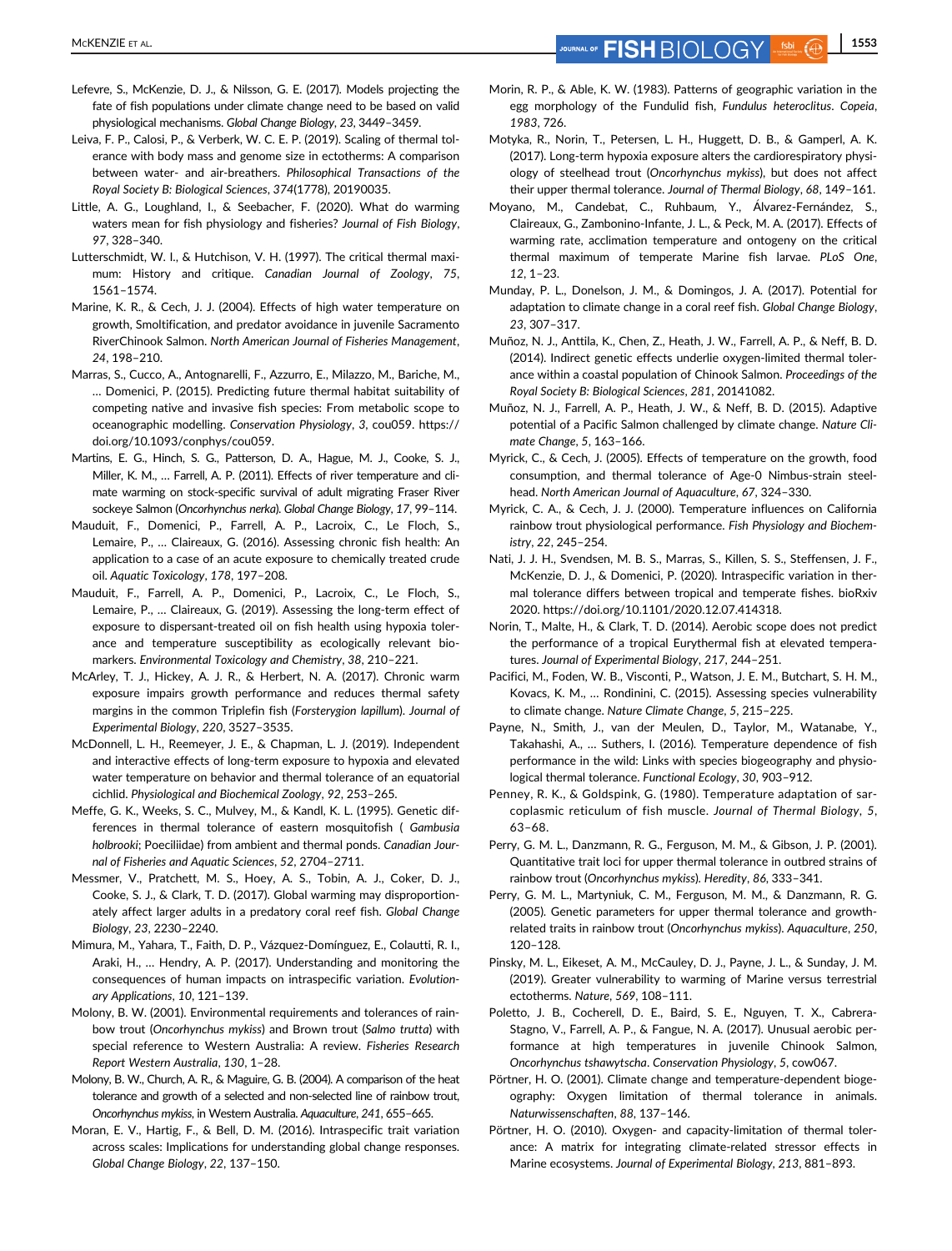- Pörtner, H. O., Bock, C., & Mark, F. C. (2017). Oxygen- & capacity-limited thermal tolerance: Bridging ecology & physiology. Journal of Experimental Biology, 1(2017), 2685–2696. [https://doi.org/10.1242/jeb.](https://doi.org/10.1242/jeb.134585) [134585](https://doi.org/10.1242/jeb.134585).
- Pörtner, H. O., & Knust, R. (2007). Climate change affects Marine fishes through the oxygen limitation of thermal tolerance. Science (New York, N.Y.), 315, 95–97.
- Pörtner, H. O., & Peck, M. A. (2010). Climate change effects on fishes and fisheries: Towards a cause-and-effect understanding. Journal of Fish Biology, 77, 1745–1779.
- Pörtner, H. O., Schulte, P. M., Wood, C. M., & Schiemer, F. (2010). Niche dimensions in fishes: An integrative view. Physiological and Biochemical Zoology, 83, 808–826.
- Quinn, N. L., Mcgowan, C. R., Cooper, G. A., Koop, B. F., & Davidson, W. S. (2011). Identification of genes associated with heat tolerance in Arctic Charr exposed to acute thermal stress. Physiological Genomics, 43, 685–696.
- Quinn, T. P. (2018). The behavior and ecology of Pacific Salmon and Trout. Seattle, WA: University of Washington Press.
- Rand, P. S., Goslin, M., Gross, M. R., Irvine, J. R., Augerot, X., McHugh, P. A., & Bugaev, V. F. (2012). Global assessment of extinction risk to populations of sockeye Salmon Oncorhynchus nerka. PLoS One, 7, e34065.
- Razgour, O., Forester, B., Taggart, J. B., Bekaert, M., Juste, J., Ibáñez, C., … Manel, S. (2019). Considering adaptive genetic variation in climate change vulnerability assessment reduces species range loss projections. Proceedings of the National Academy of Sciences of the United States of America, 116, 10418–10423.
- Recsetar, M. S., Zeigler, M. P., Ward, D. L., Bonar, S. A., & Caldwell, C. A. (2012). Relationship between fish size and upper thermal tolerance. Transactions of the American Fisheries Society, 141, 1433–1438.
- Righton, D., Andersen, K., Neat, F., Thorsteinsson, V., Steingrund, P., Svedäng, H., … Metcalfe, J. (2010). Thermal niche of Atlantic cod Gadus morhua: Limits, tolerance and optima. Marine Ecology Progress Series, 420, 1–13.
- Robinson, M. L. (2010). Physiological and genetic factors influencing thermal tolerance in the Lahontan cutthroat trout (Oncorhynchus clarkii henshawi). Reno, NV: University of Nevada.
- Rodnick, K. J., Gamperl, A. K., Lizars, K. R., Bennett, M. T., Rausch, R. N., & Keeley, E. R. (2004). Thermal tolerance and metabolic physiology among Redband trout populations in south-eastern Oregon. Journal of Fish Biology, 64, 310–335.
- Rombough, P. J. (1988). Respiratory gas exchange, aerobic metabolism, and effects of hypoxia during early life. In D. J. Randall & W. S. Hoar (Eds.), Fish physiology (Vol. XIA, pp. 59–161). New York, NY: Academic Press.
- Roze, T., Christen, F., Amerand, A., & Claireaux, G. (2013). Trade-off between thermal sensitivity, hypoxia tolerance and growth in fish. Journal of Thermal Biology, 38, 98–106.
- Sandblom, E., Clark, T. D., Gräns, A., Ekström, A., Brijs, J., Sundström, L. F., … Jutfelt, F. (2016). Physiological constraints to climate warming in fish follow principles of plastic floors and concrete ceilings. Nature Communications, 7, 1–8.
- Sandblom, E., Gräns, A., Axelsson, M., & Seth, H. (2014). Temperature acclimation rate of aerobic scope and feeding metabolism in fishes: Implications in a thermally extreme future. Proceedings of the Royal Society B: Biological Sciences, 281, 20141490.
- Schaefer, J., & Ryan, A. (2006). Developmental plasticity in the thermal tolerance of zebrafish Danio rerio. Journal of Fish Biology, 69, 722–734.
- Schindler, D. E., Hilborn, R., Chasco, B., Boatright, C. P., Quinn, T. P., Rogers, L. A., & Webster, M. S. (2010). Population diversity and the portfolio effect in an exploited species. Nature, 465, 609–612.
- Schulte, P. M. (2007). Responses to environmental stressors in an estuarine fish: Interacting stressors and the impacts of local adaptation. Journal of Thermal Biology, 32, 152–161.
- Schulte, P. M. (2011). Effects of temperature: An introduction. In A. P. Farrell (Ed.), Encyclopedia of fish physiology: From genome to environment (pp. 1688–1694). San Diego, CA: Elsevier Inc.
- Schulte, P. M. (2015). The effects of temperature on aerobic metabolism: Towards a mechanistic understanding of the responses of ectotherms to a changing environment. The Journal of Experimental Biology, 218, 1856–1866.
- Schulte, P. M., Healy, T. M., & Fangue, N. A. (2011). Thermal performance curves, phenotypic plasticity, and the time scales of temperature exposure. Integrative and Comparative Biology, 51, 691–702.
- Scott, M. A., Dhillon, R. S., Schulte, P. M., & Richards, J. G. (2015). Physiology and performance of wild and domestic strains of diploid and triploid rainbow trout ( Oncorhynchus mykiss ) in response to environmental challenges. Canadian Journal of Fisheries and Aquatic Sciences, 72, 125–134.
- Slesinger, E., Andres, A., Young, R., Seibel, B., Saba, V., Phelan, B., … Saba, G. (2019). The effect of ocean warming on Black Sea bass (Centropristis striata) aerobic scope and hypoxia tolerance. PLoS One, 14, 1–22.
- Somorjai, I. M. L., Danzmann, R. G., & Ferguson, M. M. (2003). Distribution of temperature tolerance quantitative trait loci in Arctic Charr (Salvelinus alpinus) and inferred homologies in rainbow trout (Oncorhynchus mykiss). Genetics, 165, 1443–1456.
- Spicer, J. I., & Gaston, K. J. (2000). Physiological diversity: Ecological implications, Oxford: Blackwell Sciences Ltd.
- Spinks, R. K., Munday, P. L., & Donelson, J. M. (2019). Developmental effects of heatwave conditions on the early life stages of a coral reef fish. Journal of Experimental Biology, 222, jeb202713.
- Stearns, S. C. (1989). The evolutionary significance of phenotypic plasticity - phenotypic sources of variation among organisms can be described by developmental switches and reaction norms. Bioscience, 39, 436–445.
- Steinhausen, M. F., Sandblom, E., Eliason, E. J., Verhille, C., & Farrell, A. P. (2008). The effect of acute temperature increases on the cardiorespiratory performance of resting and swimming sockeye Salmon (Oncorhynchus nerka). Journal of Experimental Biology, 211, 3915–3926.
- Strange, J., Petrie, R. B., & Cech, J. J. (1993). Slight stress does not lower critical thermal maximums in Hatcherry-reared rainbow trout. Folia Zoologica (Brno), 42, 251–256.
- Sunday, J. M., Bates, A. E., & Dulvy, N. K. (2011). Global analysis of thermal tolerance and latitude in ectotherms. Proceedings. Biological Sciences, 278, 1823–1830.
- Tansey, M. R., & Brock, T. D. (1972). The upper temperature limit for eukaryotic organisms. Proceedings of the National Academy of Sciences of the United States of America, 69, 2426–2428.
- Taylor, E. B. (1991). A review of local adaptation in Salmonidae, with particular reference to Pacific and Atlantic Salmon. Aquaculture, 98, 185–207.
- Taylor, M. H. (1999). A suite of adaptations for intertidal spawning. Integrative and Comparative Biology, 39, 313–320.
- U.S. Environmental Protection Agency. (2003). EPA region 10 guidance for Pacific northwest state and tribal water quality standards, Seattle, WA: EPA 910-B-03-002. US EPA.
- van Wijk, S. J., Taylor, M. I., Creer, S., Dreyer, C., Rodrigues, F. M., Ramnarine, I. W., … Carvalho, G. R. (2013). Experimental harvesting of fish populations drives genetically based shifts in body size and maturation. Frontiers in Ecology and the Environment, 11, 181–187.
- Verhille, C. E., English, K. K., Cocherell, D. E., Farrell, A. P., & Fangue, N. A. (2016). High thermal tolerance of a rainbow trout population near its southern range limit suggests local thermal adjustment. Conservation Physiology, 4, cow057.
- Vornanen, M. (2016). The temperature dependence of electrical excitability in fish hearts. Journal of Experimental Biology, 219, 1941–1952.
- Waldvogel, A.-M., Feldmeyer, B., Rolshausen, G., Exposito-Alonso, M., Rellstab, C., Kofler, R., … Pfenninger, M. (2020). Evolutionary genomics